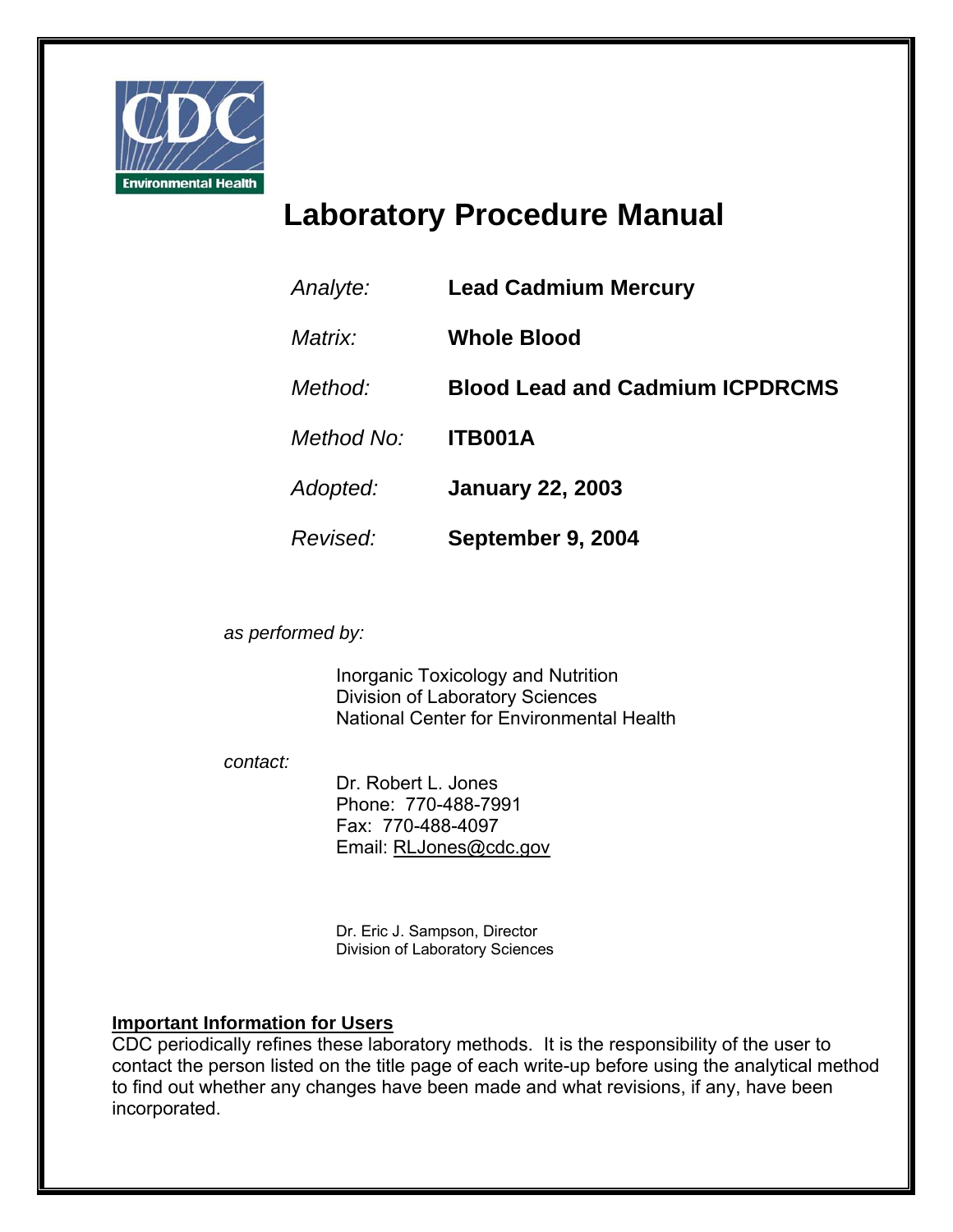### **Procedure Change Log Procedure: Blood lead cadmium mercury ICPMS DLS Method Code: ITB001A**

| <b>Date</b> | <b>Changes Made</b>                                                | <b>By</b>  | Rev'd<br>By<br>(Initials) | <b>Date</b><br>Rev'd |
|-------------|--------------------------------------------------------------------|------------|---------------------------|----------------------|
| 9 sep 04    | Name change Method code added                                      | klc        |                           |                      |
| 8/7/06      | Added details for use of SC2-FAST<br>autosampler                   | JJ         |                           |                      |
| 8/7/06      | Clarified backup procedures to CD-R                                | JJ         |                           |                      |
| 8/7/06      | Clarified preparation of blood quality<br>control pools            | JJ         |                           |                      |
| 8/7/06      | Corrected definition of concentrated                               | JJ         |                           |                      |
|             | hydrochloric acid from 6M to                                       |            |                           |                      |
|             | "approximately 12M or 37% w/v"                                     |            |                           |                      |
| 8/7/06      | Clarified acid washing steps for containers                        | JJ         |                           |                      |
| 8/7/06      | Updated calibration verification procedures                        | JJ         |                           |                      |
| 8/7/06      | Updated section on "Instrument & Software<br>setup for the ICP-MS" | JJ         |                           |                      |
| 8/7/06      | Modified computer method file names                                | JJ         |                           |                      |
| 8/7/06      | <b>Updated LOD</b> section                                         | JJ         |                           |                      |
| 8/7/06      | Updated number of samples in run                                   | JJ         |                           |                      |
| 8/7/06      | Clarified procedures of evaluating<br>calibration curves           | JJ         |                           |                      |
| 8/7/06      | Updated page numbering                                             | JJ         |                           |                      |
| 2/8/2007    | Updated sections 13 and 16 in regards to                           | JJ         |                           |                      |
|             | when to confirm sample results and the                             |            |                           |                      |
|             | reporting of elevated results                                      |            |                           |                      |
| 27/08/2007  | Changes to Table 7                                                 | <b>DJK</b> |                           |                      |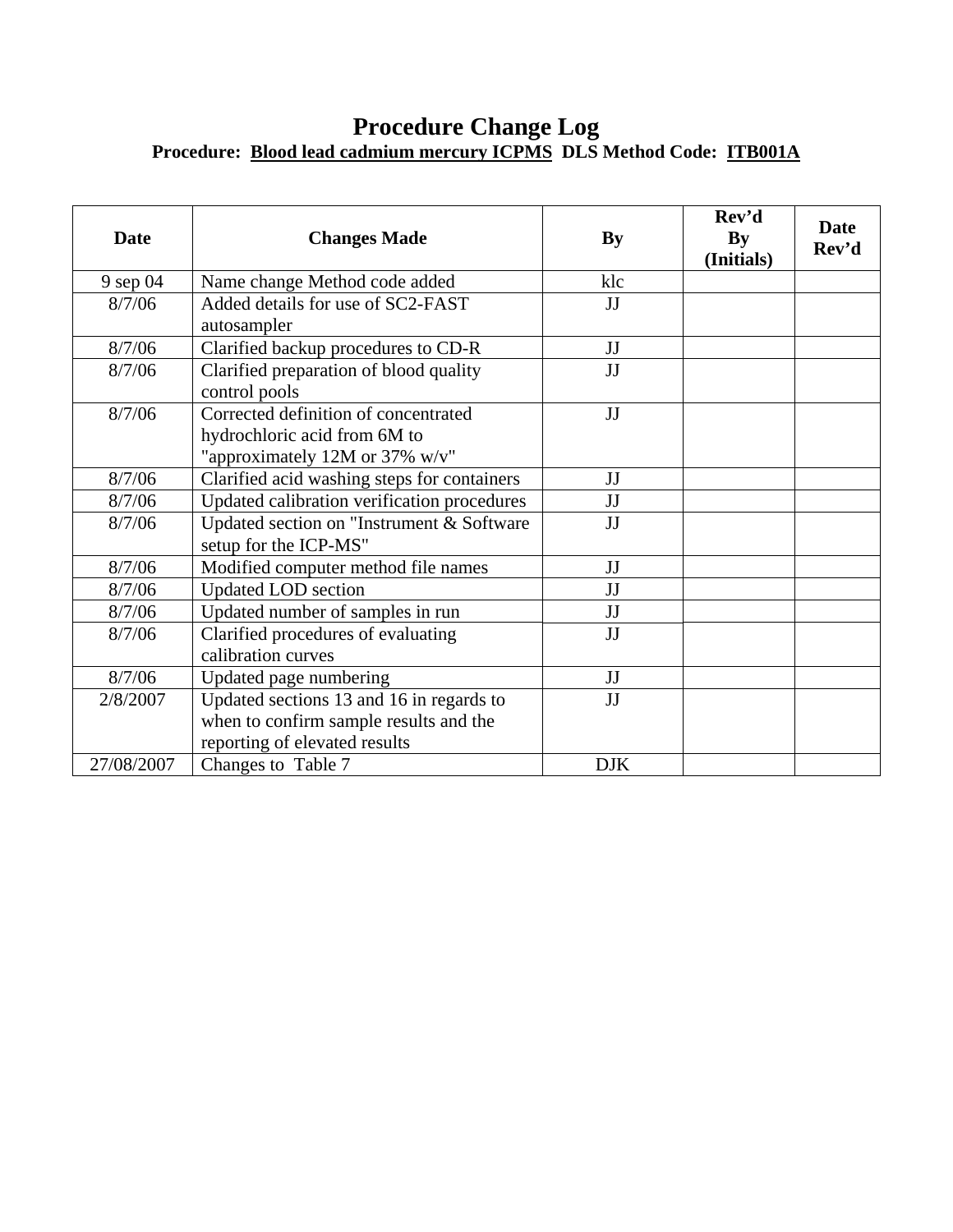### **Public Release Data Set Information**

This document details the Lab Protocol for testing items in the following table:

| Data<br><b>File</b><br><b>Name</b> | <b>Variable Name</b> | <b>SAS Label</b>          |
|------------------------------------|----------------------|---------------------------|
| PBCD E                             | <b>LBXBCD</b>        | Cadmium (µg/L)            |
|                                    | <b>LBDBCDSI</b>      | Cadmium (µmol/L)          |
|                                    | LBXBPB               | Lead (µg/dL)              |
|                                    | <b>LBDBPBSI</b>      | Lead $(\mu \text{mol/L})$ |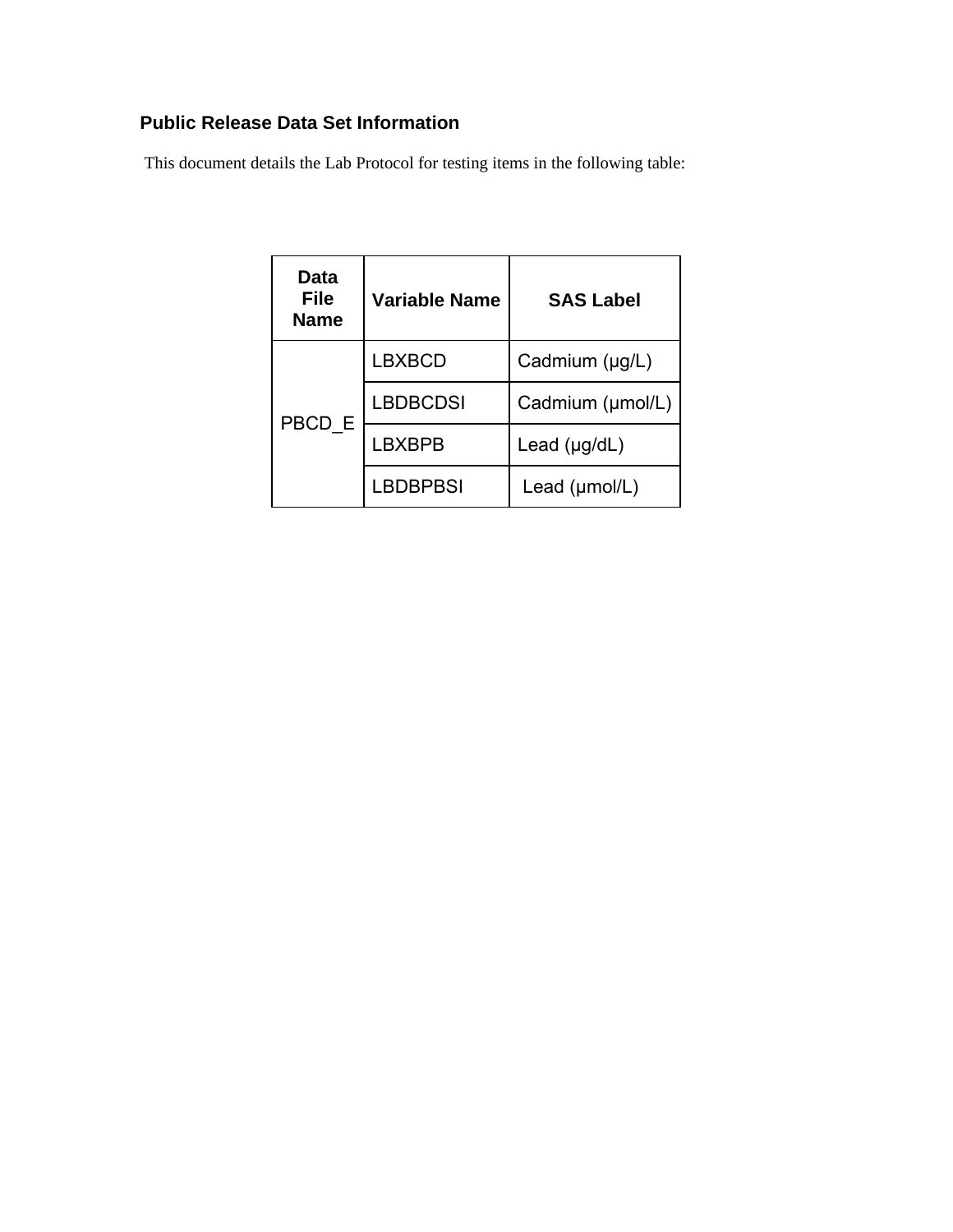#### **1. Summary of Test Principle and Clinical Relevance**

A. Clinica l relevance

Mercury (Hg), lead (Pb), and cadmium (Cd) are considered to be toxic at certain levels.

Occupational exposure also is the most common cause of elevated cadmium levels while environmental, occupational, or residential exposure is the most common cause of elevated lead levels [1]. The main organs affected by mercury are the brain and the kidneys. Psychic and emotional disturbances are the initial signs of chronic intoxication by elemental mercury vapors or salts. Parasthesia, neuralgias, renal disease, digestive disturbances, and ocular lesions may develop [1].

Massive exposure over a longer period of time results in violent muscular spasms, hallucinations, delirium, and death [2]. For nonoccupationally burdened population [3]: normal whole blood Hg levels < 3 μg/L – value inconspicuous, 3-10 μg/L – value increased, danger to health not recognizable, > 10 μg/L – value distinctly increased, on long-term basis danger to health cannot be excluded. Lead is not an essential element for humans. Nearly all lead in the body reflects exposure sources associated with human activities. In general, lead in whole blood ranges from 0.15 to 1.5 μmol/L depending on several factors [4]. Children are most sensitive to the effect of Pb, and it has been suggested that even Pb blood levels below 1μmol/L probably account for a tiny 2-3% reduction of cognitive performance, or around 4-5 IQ points [5,6]. In its initial phase acute lead poisoning is associated with anorexia, dyspepsia, and constipation followed by diffuse paroxysmal abdominal pain. Lead exposure may cause encephalopathy, particular in children [1]. The alkyl lead species are highly toxic to the central nervous system [7]. Newborn babies are practically free of Cd [8]. Exposure to high concentration of fumes appearing from heated cadmium metal or compounds has led to acute poisoning and in some cases to the death of workers [1]. Principal symptoms reported were respiratory distress due to chemical pneumonitis and edema.

It has been estimated that 8 hrs exposures to 5 gm Cd/m3 will be lethal [1]. Ingestion of high amounts of Cd may lead to a rapid onset with severe nausea, vomiting, and abdominal pain. Generally, the critical organ for Cd is the kidney. Kidney dysfunction is one of the most characteristic signs of exposure to Cd. In working environment at high exposure levels workers have developed proteinuria, renal glucosuria, aminoaciduria, hypercalciuria, phosphaturia, and polyuria. Chronic obstructive lung disease of varying degrees of severities is frequently seen in Cd workers. Concentration of cadmium in blood of healthy unexposed adults are in the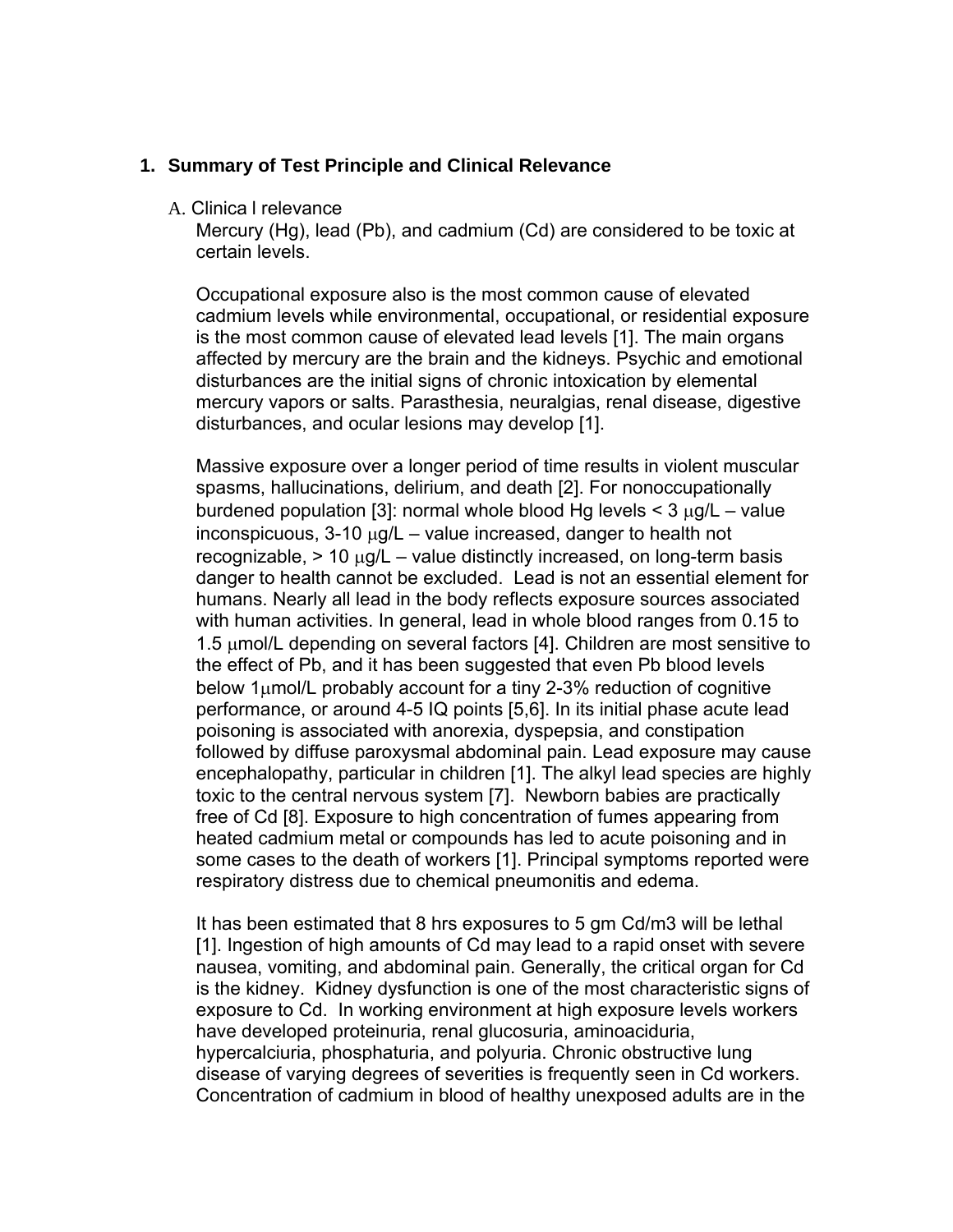range  $0.1 - 4 \mu$ g/L [9]. There are several methods for Hg, Pb, and Cd analyses. Hg may be analyzed by cold vapor atomic absorption spectrometry (CV-AAS). Pb and Cd are commonly analyzed by graphite furnace atomic absorption spectrometry (GF-AAS). These methods are precise and dependable, but are generally single element determinations. Inductively coupled plasma mass spectrometry (ICP-MS) often enhances productivity because of its multi-element analysis capability.

B. Test principle

Whole blood Hg, Pb, and Cd concentrations are determined using inductively coupled plasma mass spectrometry. This multi-element analytical technique is based on quadrupole ICP-MS technology [10]. Coupling radio frequency power into a flowing argon stream seeded with electrons creates the plasma. Predominate species in the plasma are positive argon ions and electrons. Diluted whole blood samples are converted into an aerosol using a nebulizer inserted within a spray chamber. A portion of the aerosol is transported through the spray chamber and then through the central channel of the plasma, where it experiences temperatures of 6000-8000 K. This thermal energy atomizes, and ionizes the sample. The ions, along with the argon, enter the mass spectrometer through an interface that separates the ICP, operating at atmospheric pressure (approximately 760 torr), from the mass spectrometer, operating at approximately  $10^{-5}$  torr. The mass spectrometer permits detection of ions at each mass-to-charge ratio in rapid sequence, allowing individual isotopes of an element to be determined. Once inside of the mass spectrometer, the ions pass through the ion optics, then the mass analyzing quadrupole before being detected as they strike the surface of the detector. The ion optics focuses the ion beam using an electrical field.

Electrical signals resulting from the detection of the ions are processed into digital information that is used to indicate the intensity of the ions and subsequently the concentration of the element. In this method blood samples are diluted with 18 M-ohm water and with diluent, containing 1% v/v tetramethylammonium hydroxide (TMAH), 0.5% disodium ethylenediamine tetraacetate (EDTA), 10% ethyl alcohol, 0.05% Triton X-100<sup>®</sup>, Au is added to reduce intrinsic Hg memory effects, Rh for internal standardization of Cd, and Bi for internal standardization of Hg and Pb [11-13]. The samples were prepared with the following ratio Sample: Water: Diluent = 1:1:48 correspondingly.

### **2. Safety Precautions**

Perkin Elmer provides safety information that should be read before operating the instrument. This information can be found in the Perkin Elmer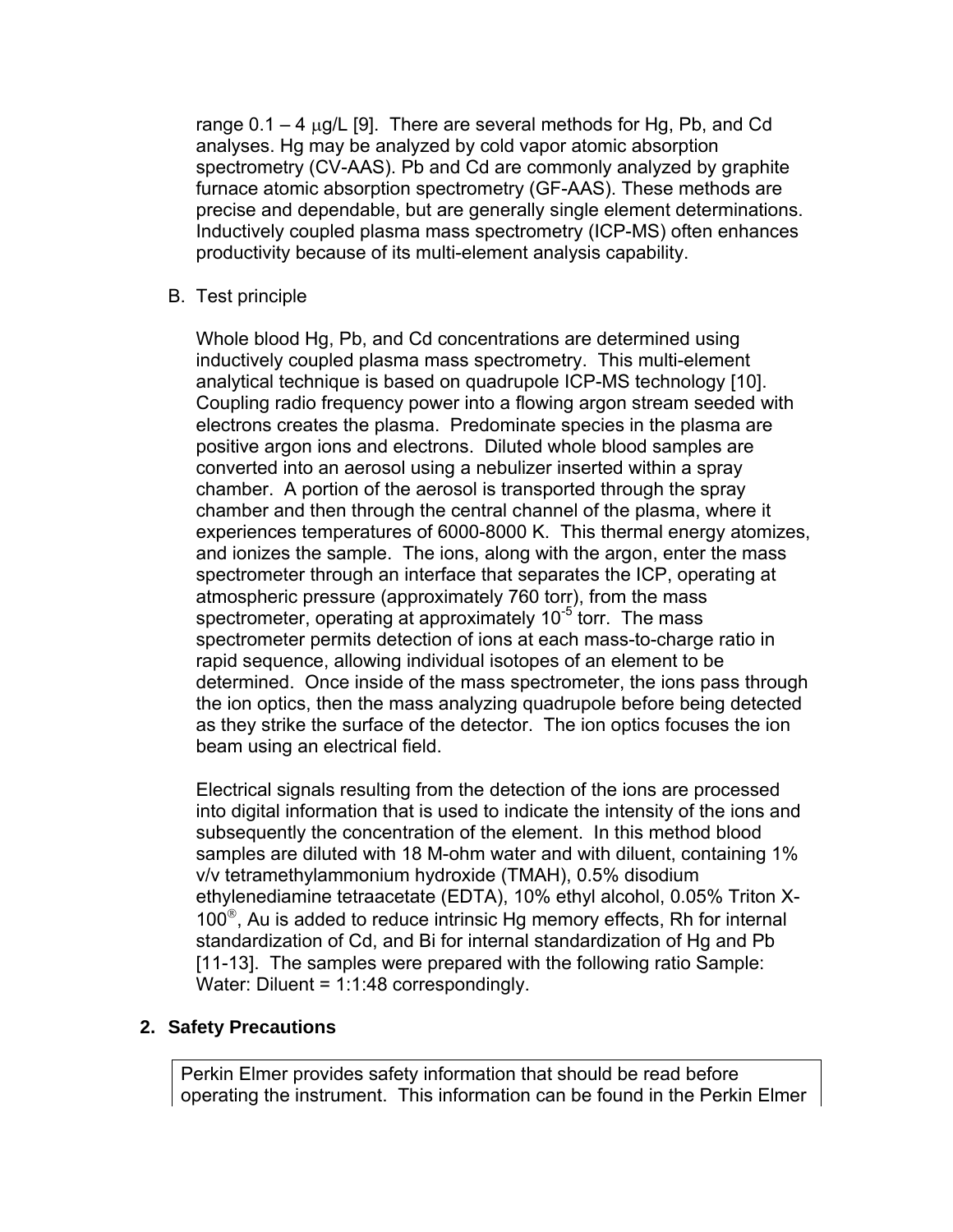ELAN 6100 ICP-DRC-MS Plus System Safety Manual. Possible hazards include ultraviolet radiation, high voltages; radio frequently radiation, and high temperatures.

Wear gloves, lab coat, and safety glasses while handling human blood. Disposable plastic, glass, and paper (pipette tips, autosampler tubes, gloves, etc.) that contacts blood is to be placed in a biohazard autoclave bag. These bags should be kept in appropriate containers until sealed and autoclaved. Wipe down all work surfaces where blood was handled with 10% v/v sodium hypochlorite solution when work is finished. The use of the foot pedal on the Micromedic Digiflex is recommended because it reduces analyst contact with work surfaces that have been in contact blood and keeps the hands free to hold the specimen cups and autosampler tubes.

Dispose of all biological samples and diluted specimens in a biohazard autoclave bag at the end of the analysis according to CDC/DLS guidelines for disposal of hazardous waste.

Special care should be taken when handling and dispensing bases and concentrated acids. Wear powder free gloves, a lab coat, and safety glasses.

**If TMAH or hydrochloric acid comes in contact with any part of the body, quickly wash with copious quantities of water for at least 15 minutes.** 

### **3. Computerization; Data System Management**

Integrity of specimen and analytical data generated by this method is maintained by eliminating hand-entry of specimen identifiers or analytical results whenever possible, proofreading all transcripted data, and regulary defragmenting and backing up the ICP-MS computer's hard drive.

### A. Data entry and transfer.

Bar code scanners should be used whenever possible to enter sample identifiers into the ICP-DRC-MS computer software to avoid errors associated with the keyboard-entry process and to speed up sample processing. When bar code scanners cannot be used, transcribed data must be proofread after entry. Data should be handled / transferred electronically when reporting or moving to other computerized data handling software. In the Inorganic Toxicology and Nutrition (ITN) Branch, sample analysis results generated by this method are stored long-term in Microsoft Access or sequel server database software (including at least the analysis date, analytical run number, quality control results for the run, specimen analytical results by specimen ID, and method identifier).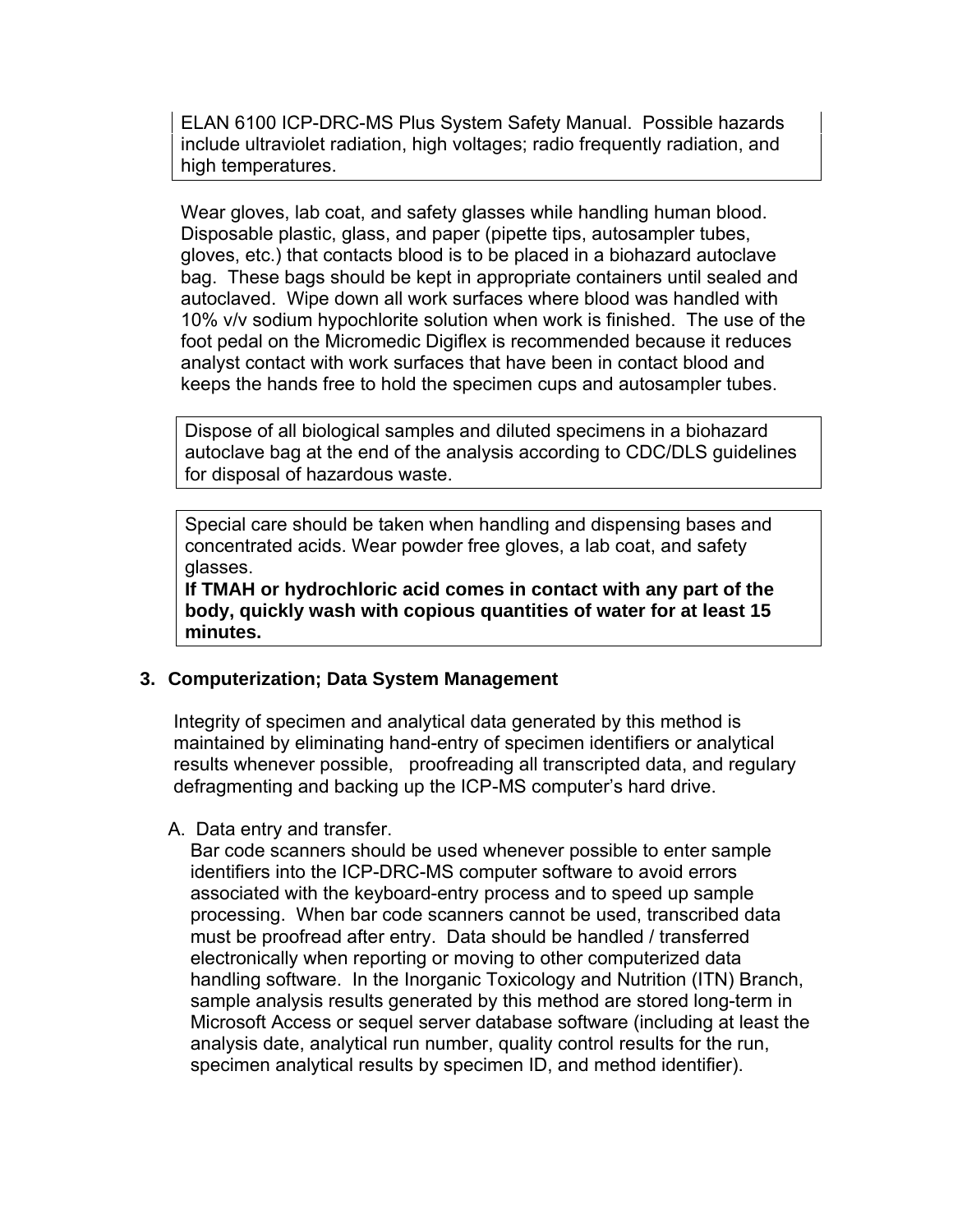B. Routine computer hard drive maintenance.

The computer hard drive should be defragmented regularly using software such as Norton Utilities to maximize computer performance and maintain data integrity for files on the hard drive. An entry will automatically be made in the Windows system event log when this process is done, providing documentation of this step.

- C. Data backup
	- 1. Schedule of backups

Weekly full data backups on one recordable compact disc (active "elandata" directory and all subdirectories).

Daily differential backups on a second hard disk (saves all data files created or altered since the last full backup). Only one daily backup is necessary. It will be overwritten each night when the backup is performed.

2. Procedures of backups

Whenever making a backup (daily or weekly or CD-R) the active "elandata" directory, including all subdirectories, should be included. Before making weekly backups, saving a copy of the Windows event log in the active "elandata" directory will ensure archiving of all recent software system events (including communications between ICP-DRC-MS and ELAN software, as well as times of hard drive defragmentation, and other Windows system events).

### Compact Disc Backups:

- Use CD-R discs only (recordable compact discs), *not CD-RW* discs (rewritable compact discs).
- The CD-R should be recorded in such a way that after creation the recordable compact disc cannot be written to again (to prevent any accidental over-writing of stored data).
- Compact disc backups can be made using Adaptec "Easy CD Creator" or similar software. (For Easy CD Creator v.4 software, use the following settings: Create Data CD, 'Create CD' under Create Options, 'Track-At-Once' and 'Close CD' under Write Method)

Disk Backups:

- Disk backups can be made using Microsoft "Backup Exec" or similar software.
- Setup the differential backup to run automatically at a time when instrument will not be in use (i.e. - 2 am). This will reduce the possibility of the backup software and the ICP-DRC-MS software interfering with one another.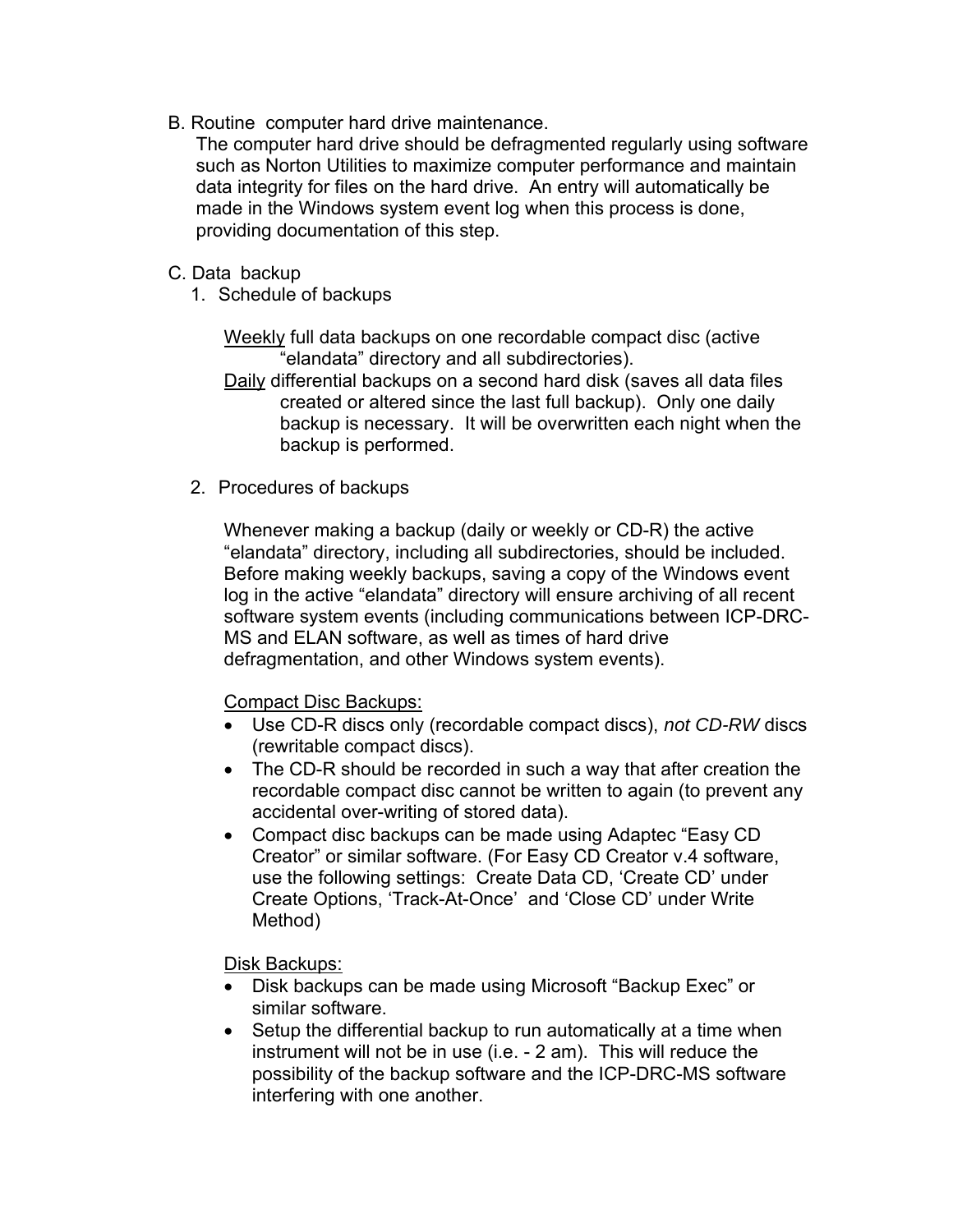Removing Data from the ICP-DRC-MS computer hard drive: When the active "elandata" directory on the ICP-DRC-MS computer hard drive becomes too large to fit onto a single recordable compact disc, the oldest data on the hard drive should be removed so that a regular backup can be done onto a single CD-R. Usually this procedure can be done annually.

- The oldest data on the hard drive should be backed up in duplicate onto two CD-R discs. Each dataset folder (subdirectories under "elandata/dataset") along with all other relevant files (i.e. optimization, tuning, and sample files), to be included on these backups must be selected manually in the CD-R software. The entire elandata directory (and all subdirectories) can be backed up on disks since its capacity is much larger than CD-R.
- Correct operation of backup CD-R discs must be verified after they have been created before any data is deleted from the hard drive.
	- To verify the operation of a CD-R disc, open any file on the disc using the appropriate computer software (ICP-DRC-MS software or otherwise).
- Once all backups are verified for operation, the original data can be deleted from the hard drive.
- It is best to not store duplicate copies in the same location. If possible store CD-R discs in a fire-proof environment.

### Backup of sensitive Data

In case of sensitive data, duplicate recordable compact disc backups can be made, and the two CD-R discs stored in two different buildings.

D. Documentation of system maintenance.

Computer maintenance: Any maintenance of computer hardware or ICP-DRC-MS software is contained in the instrument logbook. Other electronic records relating to integrity of the data and hard drive are located in the Windows event log. The event log should be backed up on a regular basis by saving a copy of it in the active elandata directory. It will then be backed up along with the ELAN data when backup CD-R discs are made.

Instrument maintenance: Documentation for system maintenance is contained in hard copies of data records (i.e. daily maintenance checklist, Perkin-Elmer service records, instrument log book) as well as electronic records relating to instrument optimization (default.dac), tuning (default.tun).

### **4. Specimen Collection, Storage, and Handling Procedures; Criteria for Specimen Rejection**

A. No special instructions such as fasting, special diets are required.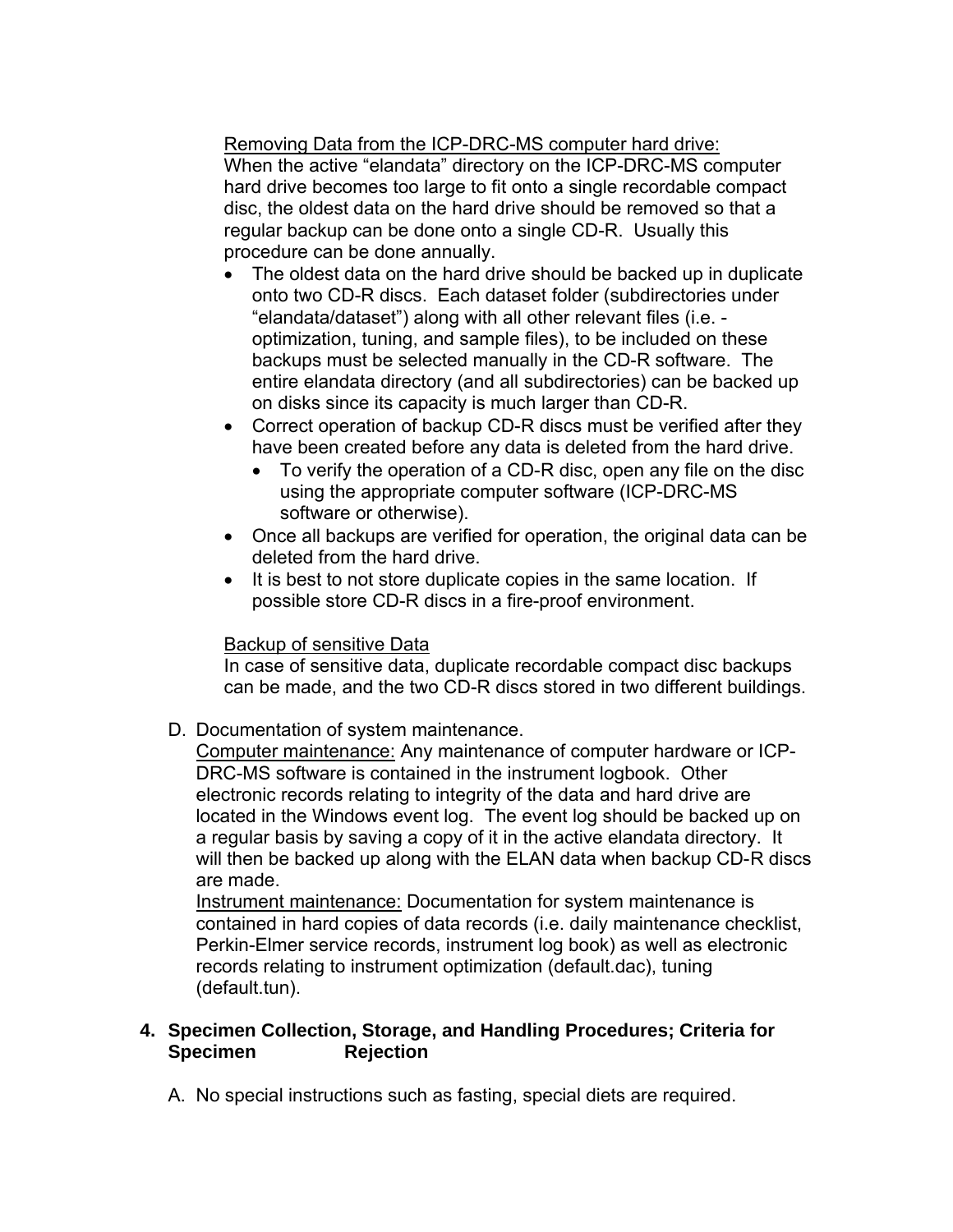- <span id="page-8-0"></span>B. Specimen type – whole blood
- C. Optimal amount of specimen required is 1-2 mL, minimum is 0.25 ml.
- D. Acceptable containers include pre-screened polyethylene vials and prescreened vacutainers should be used for specimen acquisition.
- E. Specimen stability has been demonstrated for several months at -20°C or at -70°C for several years.
- F. The criteria for an unacceptable specimen are either a low volume (< 0.25 ml) or suspected contamination due to improper collection procedures or collection devices. In all cases, a second blood specimen should be requested.
- G. Specimen characteristics that may compromise test results are as indicated above including contamination of blood by contact with dust, dirt, etc. from improper handling.
- H. Specimen handling conditions are outlined in the Division protocol for blood collection and handling (copies available in Branch, laboratory and Special Activities specimen handling offices). Collection, transport, and special requirements are discussed. In general, if more than one evacuated tube of blood is to be drawn from an individual, the trace metals tube should be drawn second or later. Draw the blood through a stainless steel needle into a pre-screened vacutainer. Blood specimens should be transported and stored at  $\leq 4^{\circ}$ C. Once received, they can be frozen at  $\leq$  - $20^{\circ}$ C until time for analysis. Portions of the sample that remain after analytical aliquots are withdrawn should be refrozen at  $\leq$  -20<sup>o</sup>C. Samples thawed and refrozen several times are not compromised.

### **5. Procedures for Microscopic Examinations; Criteria for Rejection of Inadequately Prepared Slides**

Not applicable for this procedure

### **6. Preparation of Reagents, Calibration (Calibrators), Controls, and All Other Materials; Equipment and Instrumentation**

### **A. Reagent Preparation**

#### **1. Diluent / Carrier Solution**

The diluent used in this method is an aqueous solution of 5 μg/L internal standards (rhodium and bismuth), 10 μg/L gold (for reduced Hg memory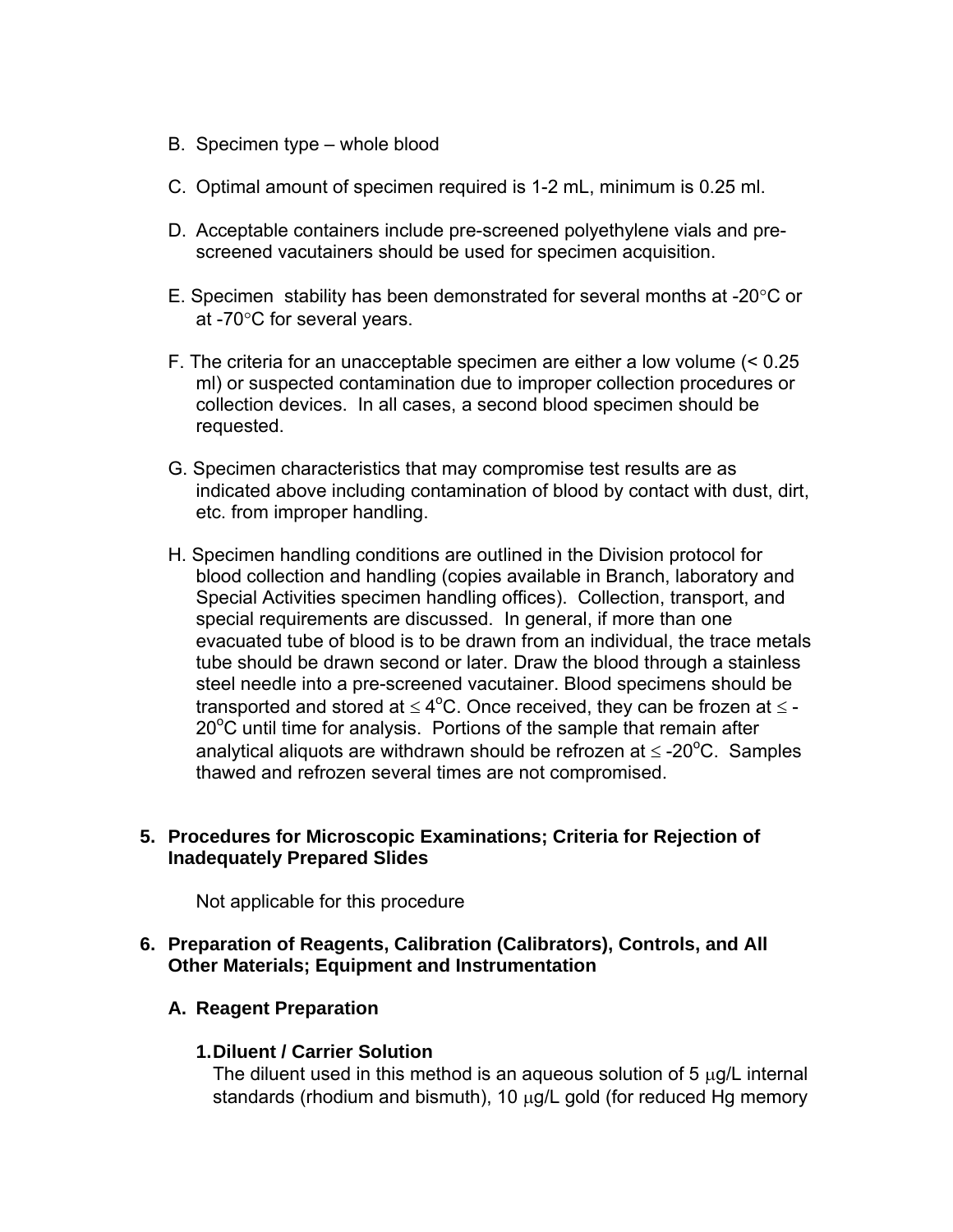effect), and 1 g of EDTA in 1% v/v tetramethyl ammonia hydroxide (TMAH), 10% ethyl alcohol, and 0.05% v/v Triton X-100 $^{\circ}$ . This solution will be added in the preparation of all calibrators and samples during the dilution process just prior to analysis. It is important that all samples in a run should be made from the same diluent solution so that the concentration of the internal standards will be the same among all calibrators and samples in the run. To prepare the solution, acid rinse a 2 L Teflon<sup>®</sup> container, and partially fill with 18 M-ohm water. Add 1g of EDTA, 20 ml of TMAH, 200 ml of ethyl alcohol, and 100 ml of 1% Triton  $X-100^\circ$ . For ease of daily preparation of the diluent, first prepare a 1% Triton X-100® solution by adding 20 ml of Triton X-100® to a pre-acid washed 2L Teflon<sup>®</sup> container that is partially filled with 18 M-ohm water. Fill to 2 L with 18 M-ohm water and mix until the Triton  $X-100^\circ$  has completely dissolved into solution. A magnetic stirring plate can be used to assist mixing by adding an acid-washed Teflon®coated stirring bar to the bottle. The internal standards can be added by spiking 500 μl of 20 mg/L Rh and Bi to the solution. Gold can be spiked into the solution by adding 200uL of 1000mg/L SPEX CertiPrep Au standard to the final diluent. Dilute to volume (2L) with 18 M-ohm water. Store at room temperature and prepare as needed. Larger volumes of diluent and 1% Triton X-100 can be prepared, if desired, by adding proportionally larger volumes of the solution constituents.

When using a flow-injection component in the sample introduction system (i.e. the Elemental Scientific SC2-FAST autosampler), the 'carrier' solution should be the same as the diluent used for the method.

### **2. ICP-DRC-MS Rinse Solution**

a. For single-rinse station autosamplers (i.e. PerkinElmer AS93 or CETAC ASX500 series autosamplers):

When using only a single rinse solution with a single-rinse station autosampler, the rinse solution should be an aqueous solution of 1 % v/v TMAH, 5% ethyl alcohol, and 0.05 % Triton X-100® and 10 μg/L gold (for reduced Hg memory effect). This solution will be pumped through the sample introduction system between samples to prevent carry-over of Hg, Pb, and Cd and the internal standards from one sample measurement to the next. For ease of daily preparation of the rinse solution, first prepare a 1% Triton X-100® by adding 20 ml of Triton X-100® to a pre-acid washed 2L Teflon® container that is partially filled with 18 M-ohm water. Fill to 2 L with 18 M-ohm water, and mix until the Triton X-100®has completely dissolved into solution. A magnetic stirring plate can be used to assist mixing by adding an acid-washed Teflon®coated stirring bar to the bottle. To prepare the final rinse solution, acid rinse a 2 L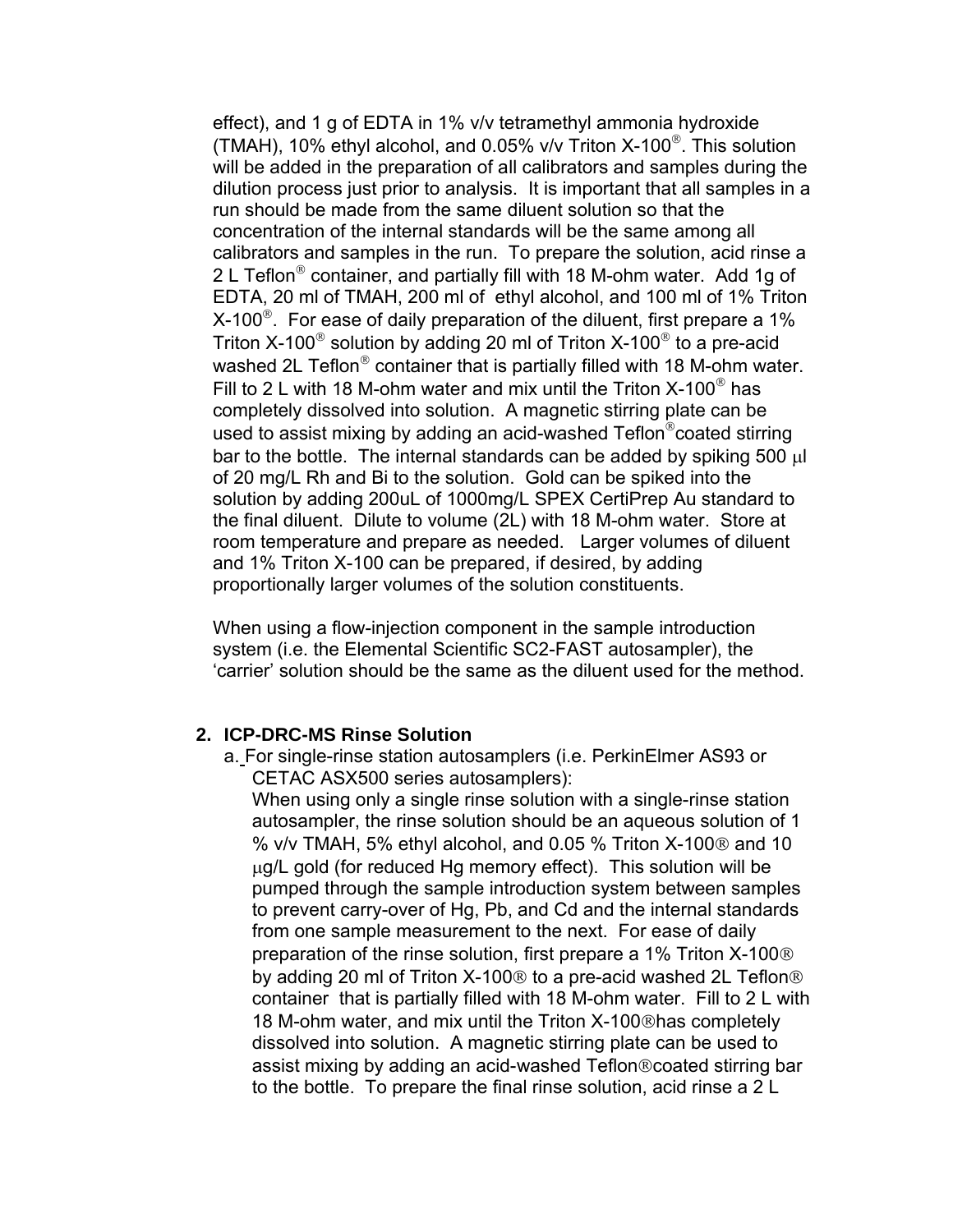Teflon® container, and partially fill with 18 M-ohm water. Add 20 ml of TMAH, 100 ml of ethyl alcohol, 100 ml of the 1% Triton X-100® solution and 200uL of a 1000mg/L SPEX CertiPrep Au standard, dilute to 2 L with 18 M-ohm water. Store at room temperature and prepare as needed. Larger volumes of rinse solution and 1% Triton X-100 can be prepared, if desired, by adding proportionally larger volumes of the solution constituents.

b. For dual-rinse station autosamplers (i.e. with the Elemental Scientific SC2-FAST autosampler).

Rinse Solutions: When using a dual-rinse station setup, use the 1 % v/v TMAH, 5% ethyl alcohol, and 0.05 % Triton X-100® and 10 μg/L gold solution (described above for single-rinse station setups) in rinse station #1 and 0.5 % v/v nitric acid in rinse station #2. To prepare 4L of the 0.5 % v/v nitric acid solution, acid rinse a 4 L Teflon® polypropylene container, and partially fill with 18 M-ohm water. 20 mL of concentrated nitric acid. Fill to 4 L with 18 M-ohm water and mix well. Store at room temperature and prepare as needed. Other volumes of 0.5 % nitric can be prepared, if desired, by combining proportionally adjusted volumes of nitric acid and water.

Carrier Solution: When using a flow-injection component in the sample introduction system (i.e. the Elemental Scientific SC2-FAST autosampler), the 'carrier' solution should be the same as the diluent used for the method. See section 6.A.1 for details in preparing the diluent.

### **B. Calibrators Preparation**

(Intermediate stock standard and intermediate working standard solutions may be prepared by and purchased from an external laboratory, which then provides target concentration values to be used in the analysis.)

1. Mercury, lead, and cadmium intermediate stock standard solutions

Three intermediate stock standard solutions are prepared in a 3% v/v hydrochloric acid (HCl) matrix. The intermediate stock standard solutions are the first dilutions of the primary standards (1000 mg/L standards) from which all intermediate working standards will be made. For ease of preparation of standards, first prepare a 3% v/v HCl solution. To prepare 1L of 3% v/v HCl, add 80 mL of concentrated HCl into a 1L flask (acid washed glass or plastic) partially filled with 18 Mohm water, then fill to the mark with 18 M-ohm water and mix. Partially fill each of three 50 mL volumetric flasks with 3% HCl solution. Label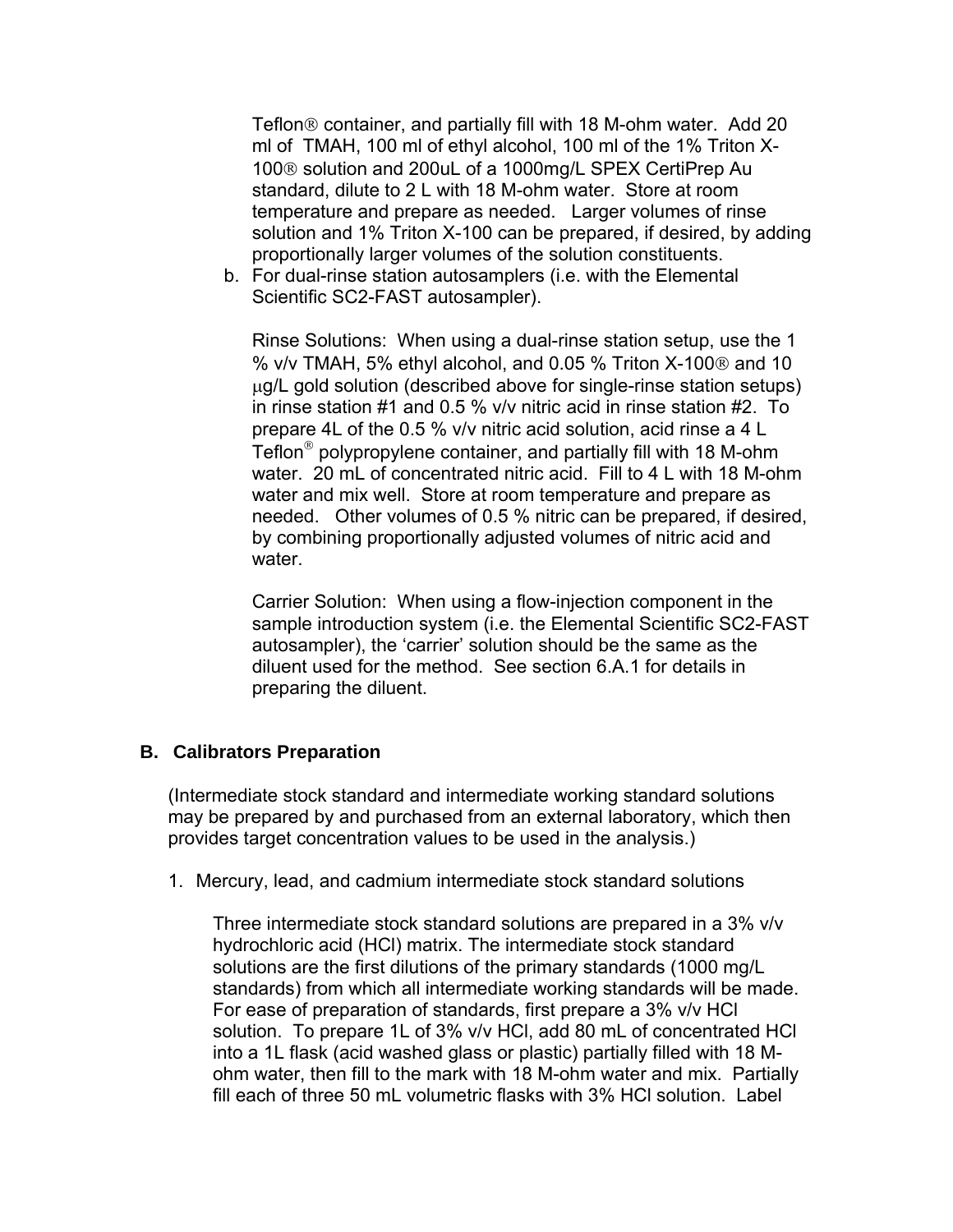one for each element (for example: one "Hg Stock Std", one "Pb Stock Std" and one "Cd Stock Std"). For Hg, add 50 uL of the 1000 mg/L mercury stock standard. For Pb, add 500 uL of the 1000 mg/L lead stock standard. For Cd, add 50 uL of the 1000 mg/L cadmium stock standard. Add enough 3% HCL to bring to the 50 mL mark for each flask. Mix well by gently inverting several times. The resulting intermediate stock standard solutions will be 1 mg/L for Cd and Hg, and 10 mg/L for Pb.

The intermediate stock standard solutions may be stored in smaller portions (i.e. 2 -25 mL portions) in acid-washed containers at room temperature. Prepare as needed.

These intermediate stock standard solutions are used for preparation of the intermediate working standards.

2. Hg, Pb, and Cd intermediate working standards

The intermediate working standard solutions used in this method are a series of 4 aqueous dilutions of the Hg, Pb, and Cd intermediate stock standard solutions in 3%

HCl: These solutions will be used each day of analysis in preparing the final working standards that will be placed in the autosampler of the ICP-DRC-MS. To prepare, acid rinse four 50-mL volumetric flasks, and partially fill with 3% HCl. Spike each flask with the appropriate volume of Hg, Pb, and Cd intermediate stock standard solution, as is shown in Table 1. Next, dilute the solution in the flask to approximately 99% volume using the 3% HCl. Mix the solution thoroughly, and carefully fill to the mark by adding the solution in a drop-wise fashion. Final concentrations of these solutions are listed in Table 1. The final solutions may be dispensed into smaller volumes for storage in acid washed tubes (i.e. 15 mL polypropylene centrifuge tubes) for daily use. Store at room temperature and prepare as needed.

| Table 1. Preparation of intermediate working standards. |  |
|---------------------------------------------------------|--|
|---------------------------------------------------------|--|

|       | Hg                                                       | <b>Hg Spike</b>                                                   | Pb                                                        | Pb                                                                   | Cd                                                       | Cd                                                                   |
|-------|----------------------------------------------------------|-------------------------------------------------------------------|-----------------------------------------------------------|----------------------------------------------------------------------|----------------------------------------------------------|----------------------------------------------------------------------|
|       | intermed.<br>working<br>standard<br>Conc.<br>$(\mu g/L)$ | volume of<br>intermediate<br>stock standard<br>solution $(\mu I)$ | intermed.<br>working<br>standard<br>Conc.<br>$(\mu g/dL)$ | Spike volume<br>of intermed.<br>stock standard<br>solution $(\mu I)$ | intermed.<br>working<br>standard<br>Conc.<br>$(\mu g/L)$ | Spike volume<br>of intermed.<br>stock standard<br>solution $(\mu I)$ |
| Std.0 | 0                                                        | 0                                                                 | O                                                         | 0                                                                    |                                                          | 0                                                                    |
| Std.1 |                                                          | 50                                                                |                                                           | 50                                                                   |                                                          | 50                                                                   |
| Std.2 | 5                                                        | 250                                                               | 10                                                        | 500                                                                  | 2                                                        | 100                                                                  |
| Std.3 | 10                                                       | 500                                                               | 20                                                        | 1000                                                                 | 5                                                        | 250                                                                  |
| Std.4 | 20                                                       | 1000                                                              | 50                                                        | 2500                                                                 | 10                                                       | 500                                                                  |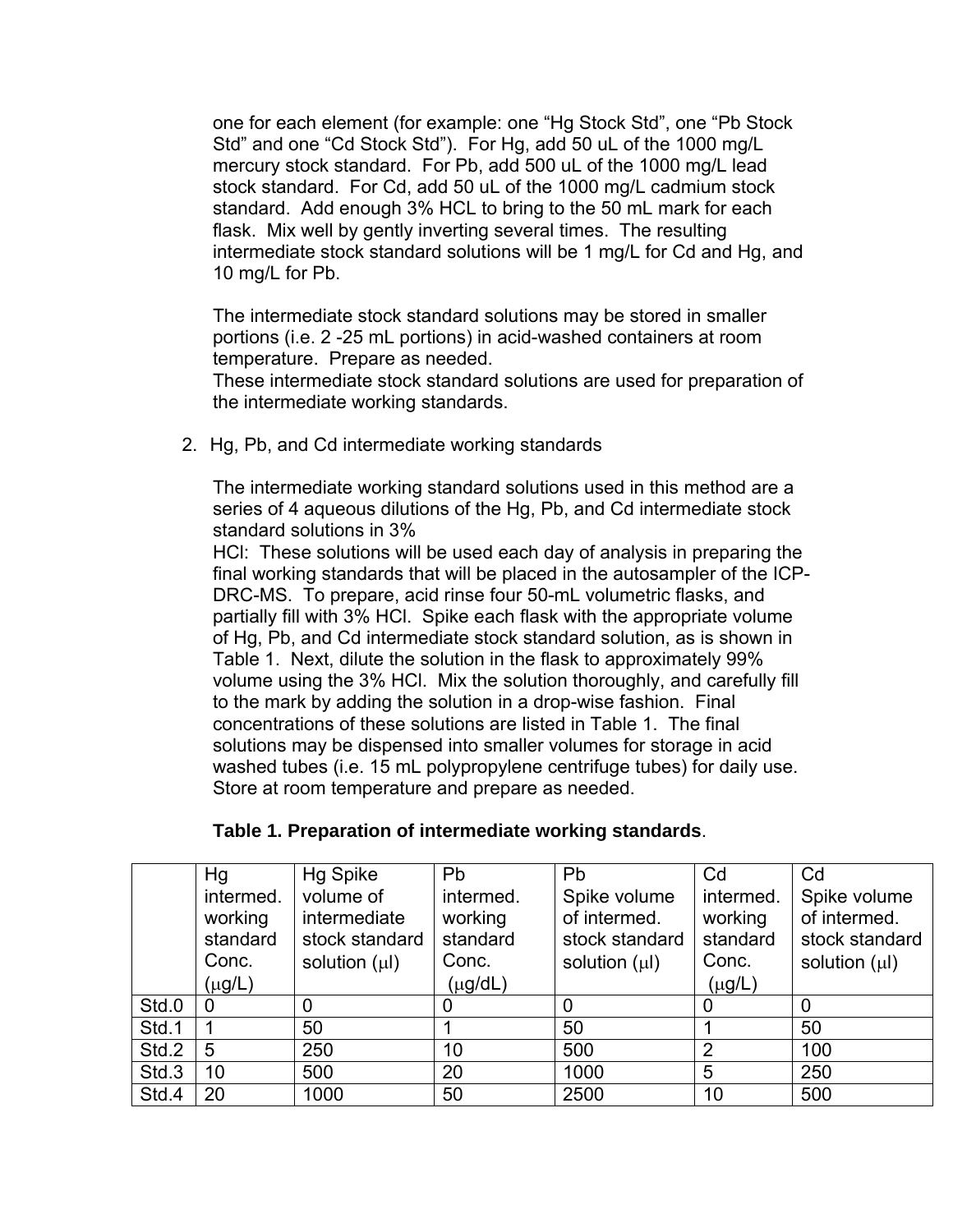#### <span id="page-12-0"></span>3. Working Calibrators

The working calibrator solutions are dilutions of the 4 intermediate working standards into a whole blood matrix for the purpose of external calibration of an analytical run. They are made up the day of the preparation and analysis of the patient samples. All calibrators, and patient samples in the same analytical run must be prepared using the same diluent (see sect. [6.a.1](#page-8-0)). To prepare the working calibrators, transfer 50 μL of the appropriate aqueous intermediate working standard, 50 μL of base blood, and 2400 μL of diluent to a 15 ml polypropylene centrifuge tube using the Micromedic Digiflex. Cap the tube and mix well before analysis by inverting several times or using a vortex mixer.

- C. Preparation of Quality Control Materials
	- 1. Preparation of Bench Quality Control Materials

A low and high bench QC material is analyzed in each run to determine the validity of the concentration measurements being made. These pools will need to be prepared periodically, as supply dictates, by spiking base blood. Preparation of new pools should be made far enough in advance so that both old and new pools can be analyzed together for a period of time (preferably at least 20 runs) before switching to the new quality control materials.

All blood should be screened for Hg, Pb, and Cd before high and low pool preparation. The labware used to pool the blood must be acid washed. The storage vials must be screened for contamination.

Screened blood is pooled together into an acid washed bottle before separation into 2 smaller portions for making of 3 related pools. One portion is used for the preparation of the base and low QC pool. Lownormal concentrations are ideal for the blood used to prepare the base and low QC pools (i.e. approximately 0.5 μg/L for Hg, 2.0μg/dL for Pb, and 0.5  $\mu$ g/L for Cd). The other portion of the screened blood is spiked with appropriate volumes of elemental stock standard solutions to concentrations in the high-normal range (i.e. approximately 6.0 μg/L for Hg, 13.0  $\mu$ g/dL for Pb, and 2.0  $\mu$ g/L for Cd). Large volumes of blood should be dispensed into smaller vials (i.e. screened 2 mL polypropylene cryovials) in a clean environment (such as a class 10-100) for daily use. Store the vials long-term at approximately –70°C and short-term at approximately –20°C.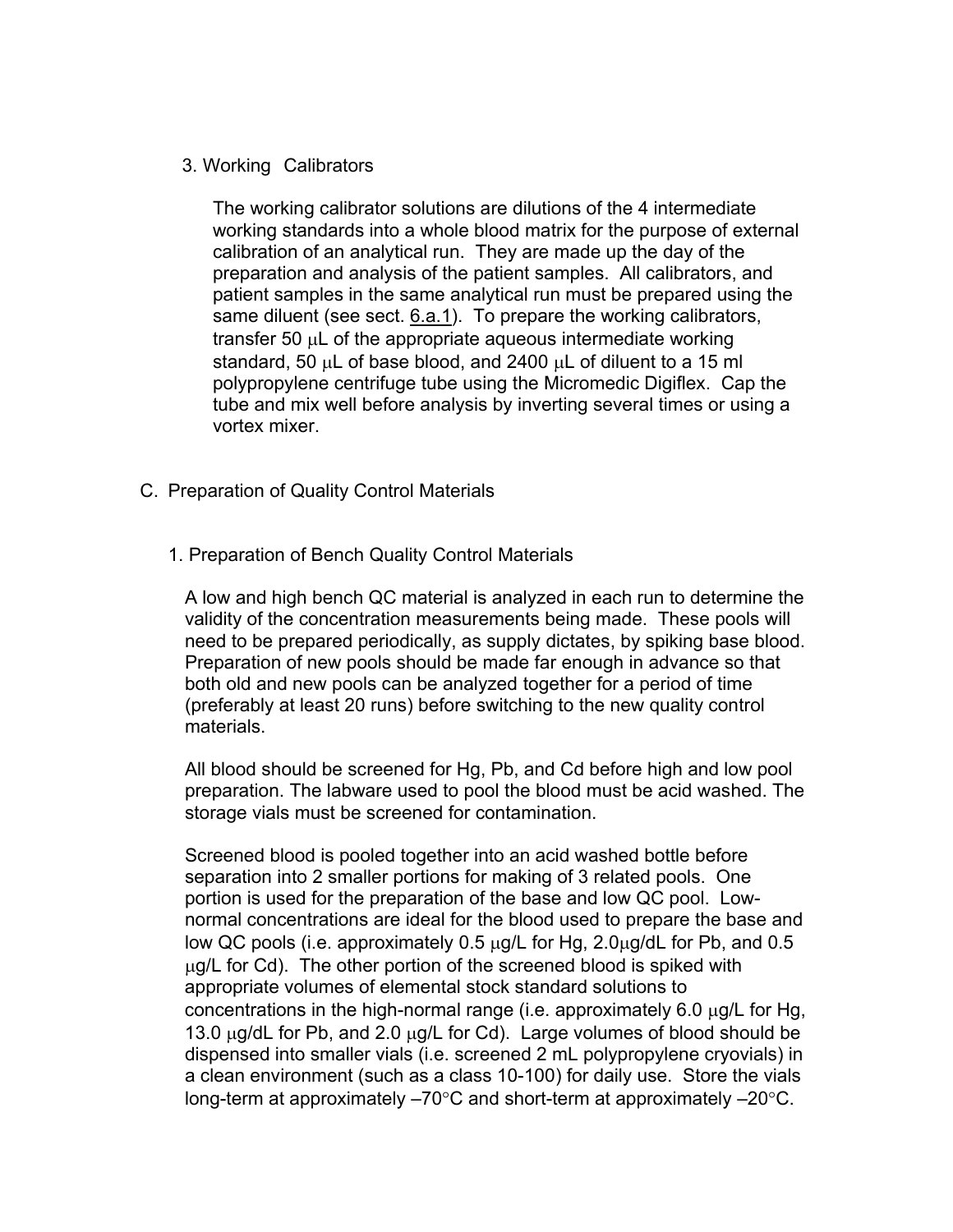#### D. Other Materials

- 1. Stock solution of Hg: SPEX, 1,000 mg/L in 10%  $HNO<sub>3</sub>$  (SPEX Industries, Inc. 3880 Park Ave., Edison, NJ 08820), or equivalent NIST traceable stock solution.
- 2. Stock solution of Pb: SPEX, 1,000 mg/L in  $2\%$  HNO<sub>3</sub> (SPEX Industries, Inc. 3880 Park Ave., Edison, NJ 08820), or equivalent NIST traceable stock solution.
- 3. Stock solution of Cd: SPEX, 1,000 mg/L in 2% HNO<sub>3</sub> (SPEX Industries, Inc. 3880 Park Ave., Edison, NJ 08820), or equivilent NIST traceable stock solution.
- 4. Pipette tips: 1-200 μl (#RT-20, fits up to 100 μL pipettes) and 200-1000 μl (#RT-200, fits between 100 μl and 1000 μl pipettes) sizes (Rainin Instrument Co., Inc., Woburn, MA – or equivalent vendor). Pipette tips should be acid rinsed with 1% v/v double distilled nitric acid immediately prior to use (equivalent tips may be used).
- 5. Eppendorf fixed-volume pipettes (or equivalent): 1000, 500,250, 50 μl volumes (Brinkmann Instruments, Inc., Westbury, NY)
- 6. Doubled distilled concentrated hydrochloric acid (GFS Chemicals Inc. 867 McKinley Ave. Columbus, Ohio 43223) or equivalent. Concentrated hydrochloric acid is approximately 12M or 37% w/v.
- 7. Ethyl Alcohol, USP dehydrated 200 proof (Pharmco Products, Inc.) or equivalent.
- 8. 18 M-ohm water (from Barnsted or Elix 5 Reverse Osmosis water purification system or equivalent)
- 9. Liquid Argon (supplied by Speciality Gases or other contract agency) equipped with approved gas regulator (Matheson Gas Products, Seraucus, NJ – or equivalent).
- 10. Blood quality controls pools with low and high levels of Hg, Pb, and Cd.
- 11. Teflon®coated magnetic stir bars (2). (Cat. Number 58948-974 or equivalent, VWR Scientific Products, West Chester, PA) or equivalent.
- 12. Rhodium: SPEX, 1,000 mg/L in 2% HNO<sub>3</sub> (SPEX Industries, Inc., Chemical Sales Dept. 3880 Park Ave, Edison, NJ, USA) or NIST traceable equivalent.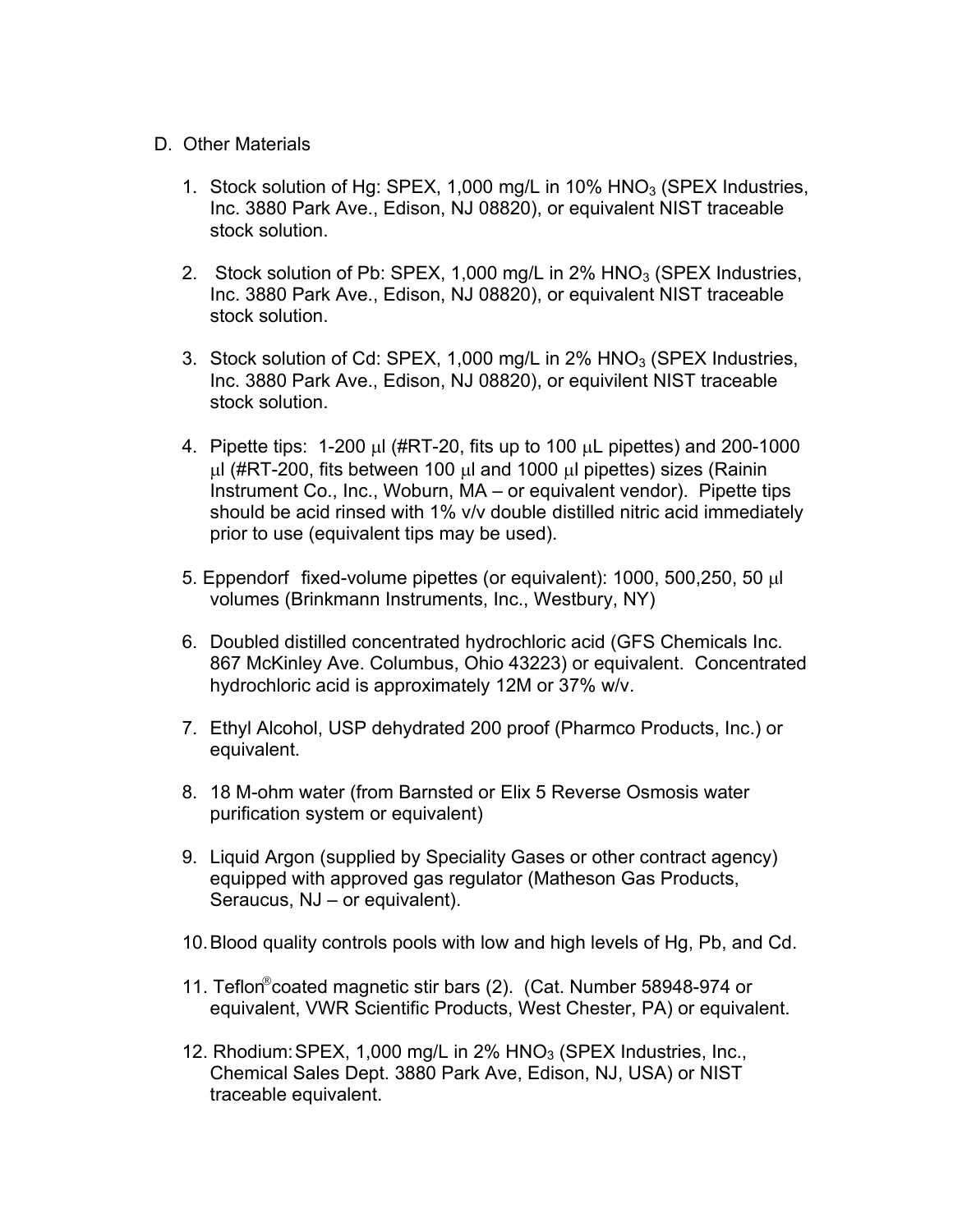- 13. Bismuth: SPEX, 1,000 mg/L in 10%  $HNO<sub>3</sub>$  (SPEX Industries, Inc., Chemical Sales Dept. 3880 Park Ave, Edison, NJ, USA) or NIST traceable equivalent.
- 14. Gold: SPEX, 1,000 mg/L in 10% HCl (SPEX Industries, Inc., Chemical Sales Dept. 3880 Park Ave, Edison, NJ, USA) or NIST traceable equivalent.
- 15. Acid-cleaned volumetric flasks, seven 50-ml flask for standard preparation (polypropylene or polymethylpentene flasks preferred, glass may be used). To acid wash flasks, first rinse with dilute nitric acid (i.e. 1-5 % v/v) followed by rigorous rinsing with 18 M-ohm water. This process may need to be repeated several times depending on prior use of the containers.
- 16. Acid-cleaned 2L bottles (Teflon<sup>®</sup> preferred). To acid wash bottles, first rinse with dilute nitric acid (i.e. 1-5 % v/v) followed by rigorous rinsing with 18 M-ohm water. This process may need to be repeated several times depending on prior use of the containers.
- 17. 15 ml (# 352097) and 50 ml (#352098) polypropylene centrifuge tubes or equivalent: (Becton Dickinson Labware, 1 Becton Drive, Franklin Lakes, New Jersey 07417 or equivalent).
- 18. Triton X-100<sup>®</sup> ("Baker Analyzed", J.T. Baker Chemical Co., or any source found to be low in trace metal contamination or equivalent).
- 19. Tetramethylammonium hydroxide, 25% w/v, (AlfaAesar, 30 Bond St., Ward Hill, MA 01835, or equivalent).
- 20. Disodium Ethylenediamine Tetraacetate (Fisher scientific Comp., Chemical manufacture Division, Fair Lawn, NJ 07410 or equivalent).
- 21. Kay-Dry paper towels and Kim-Wipe tissues (Kimberly-Clark Corp., Roswell, GA – or equivalent).
- 22. Cotton swabs (Hardwood Products Co., Guilford, Maine or equivalent.)
- 23. Nitrile or Latex, powder-free examination gloves (N-Dex, Best Manufacturing Co., Menlo, GA – or equivalent).
- 24. Biohazard autoclave bags (Curtin-Matheson Scientific, Inc., Atlanta, GA – or equivalent).
- 25. Bleach (10% sodium hypochlorite solution) any vendor.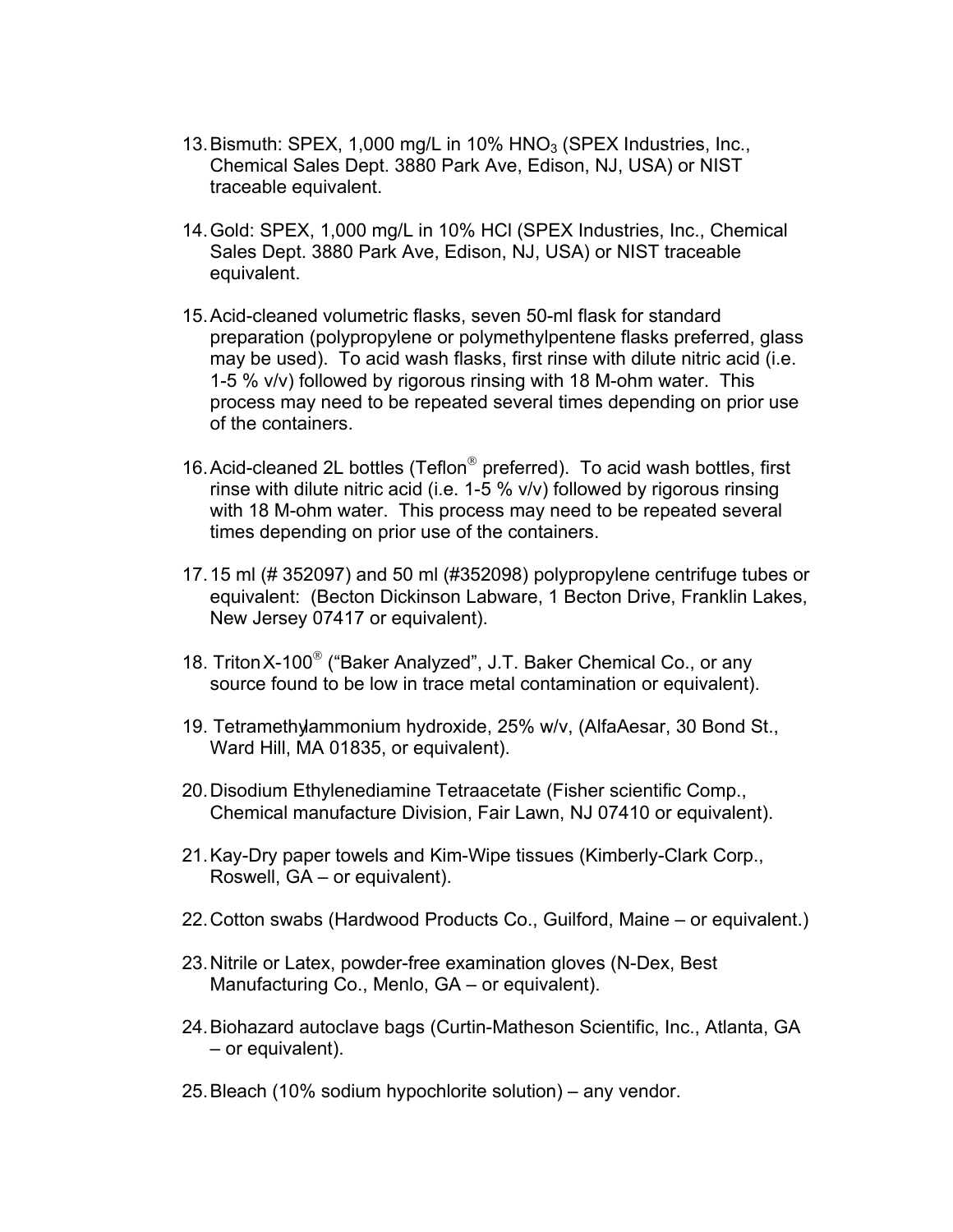### E. Instrumentation

1. Inductively Coupled Plasma Dynamic Reaction Cell Mass Spectrometer ELAN series DRC (PerkinElmer Instruments, Headquarters Office, 710 Bridgeport Avenue, Shelton, CT 06484-4794). Parameters of x-y alignment, mass calibration, autolens voltages, and nebulizer gas flow rates are optimized periodically.

| Table 2. ELAN ICP-DRC-MS Method Parameters. |                           |  |  |  |
|---------------------------------------------|---------------------------|--|--|--|
| <b>Parameter</b>                            | setting                   |  |  |  |
| <b>RF Power</b>                             | 1.45 KW                   |  |  |  |
| Ar Nebulizer Gas Flow                       | Approx 0.75-1.2 LPM       |  |  |  |
| Detector Mode                               | Pulse                     |  |  |  |
| <b>Measurement Units</b>                    | Cps                       |  |  |  |
| Autolens                                    | ()n                       |  |  |  |
| <b>Blank Subtraction</b>                    | After Internal Calibrator |  |  |  |
| Curve Type                                  | Simple Linear             |  |  |  |
| <b>Sample Units</b>                         | ppb                       |  |  |  |
| Sweeps / Reading                            | 20                        |  |  |  |
| Readings / Replicate                        |                           |  |  |  |
| <b>Replicates</b>                           | 3                         |  |  |  |
| <b>Dwell Time</b>                           | 100 ms                    |  |  |  |
| RPQ                                         | 0.25                      |  |  |  |

2. Ohaus AP310 analytical balance or equivalent (Ohaus, Pine Brook, NJ).

3. Micromedic Digiflex Automatic pipette (or equivalent) equipped with 10.0 ml dispensing syringe, 2000 μl sampling syringe, 0.75 mm tip, and the foot pedal (Micromedic systems, Inc., Horsham, PA or equivalent).

### **7. Calibration and Calibration Verification Procedures**

A. Calibration curve

A simple linear calibration curves for Hg, Pb, and Cd is generated using a series of 4 external calibrators whose concentrations are defined in the calibration page of the quantitative analysis method software. The calibration curve plots the ratio of the observed intensities for Hg, Pb, and Cd and the internal standards Bi and Rh versus the concentration of the calibrator. The ratio of the observed intensities for Hg, Pb, Cd and the internal standards in the patient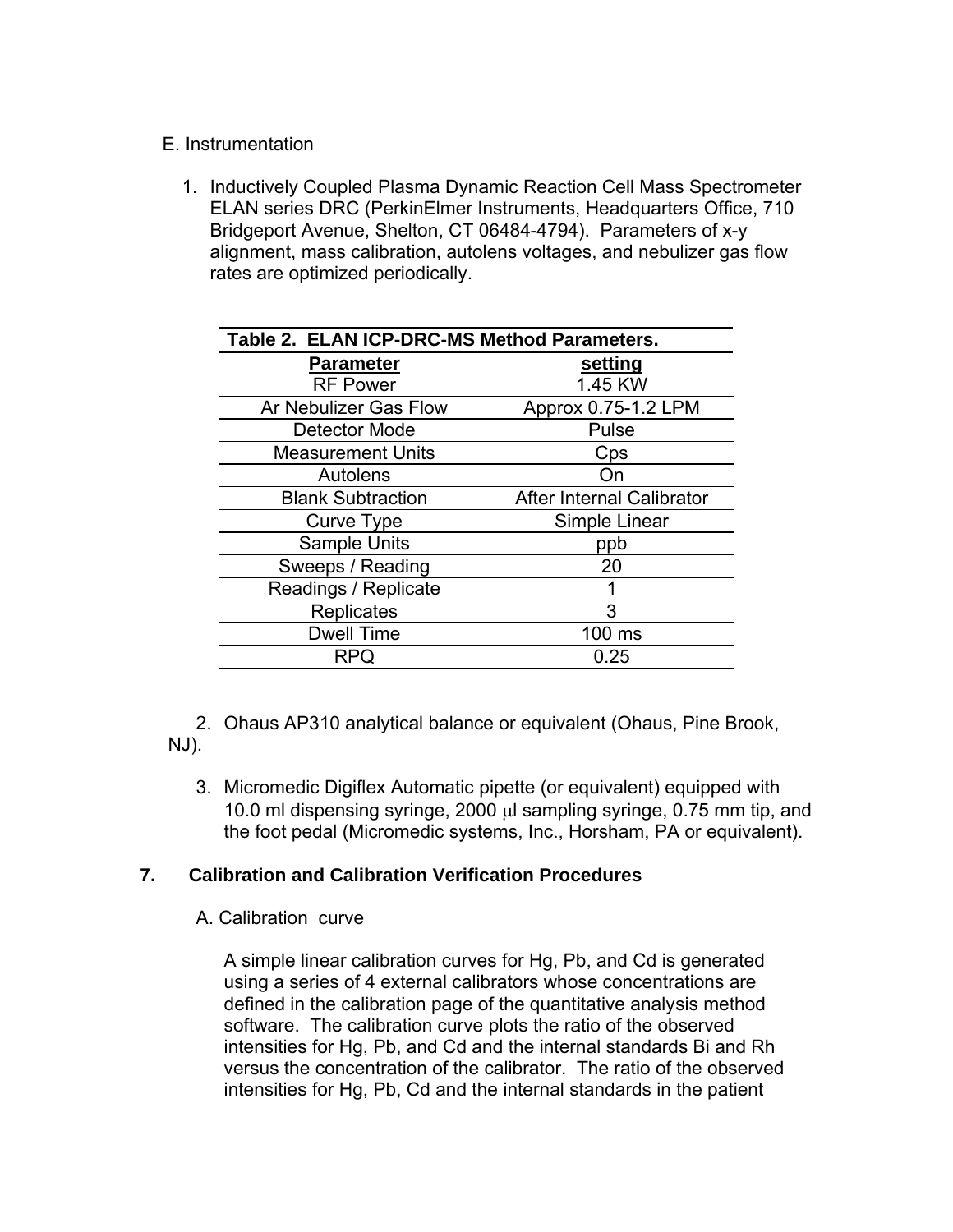sample are compared to those obtained from the calibrators to determine the concentration of Hg, Pb, and Cd in the sample.

B. Calibration verification

In this method, the ICPMS instrument is calibrated each run with NISTtraceable standards. Any samples with Pb, Cd, or Hg concentrations which are higher than the calibrated range are repeated with the appropriate dilution so that the observed concentration falls within the calibration range.

### **8. Procedure Operating Instructions; Calculations; Interpretation of Results**

- A. Prelimin aries
	- 1. For information regarding the reportable range of results and how to handle results outside this range, refer to the Reportable Range of Results section of this document ([sect 9\)](#page-30-0).
	- 2. Allow frozen blood specimens, quality control specimens, and base blood calibration material to reach ambient temperature. Mix the sample, so that no particulates remain on the bottom of the tube, before taking an aliquot for analysis.
- B. Sample preparation
	- 1. Thaw the frozen blood specimens, allowing them to reach ambient temperature (about 20 °C).
	- 2. Set up a series of 15 mL polypropylene centrifuge tubes corresponding to the number of blanks, calibrators, QCs, and patient samples to be analyzed.
	- 3. Prepare the following solutions into the 15-mL polypropylene centrifuge tubes using the Micromedic Digiflex.

| Table 3. Preparation of samples for analysis. (All volumes in $\mu$ I)                                                                                      |     |    |    |    |      |  |  |
|-------------------------------------------------------------------------------------------------------------------------------------------------------------|-----|----|----|----|------|--|--|
| <b>Blood</b><br><b>Intermediate</b><br><b>Base</b><br><b>Sample</b><br><b>Water</b><br>ID<br><b>Diluent</b><br><b>Working Std.</b><br><b>Blood</b><br>or QC |     |    |    |    |      |  |  |
| <b>Blood Blank</b>                                                                                                                                          |     | 50 | 50 |    | 2400 |  |  |
| Calib. Stds                                                                                                                                                 |     | 50 | 50 |    | 2400 |  |  |
| <b>Aqueous Blank</b>                                                                                                                                        | 100 |    |    |    | 2400 |  |  |
| Blood Sample or QC                                                                                                                                          | 50  |    |    | 50 | 2400 |  |  |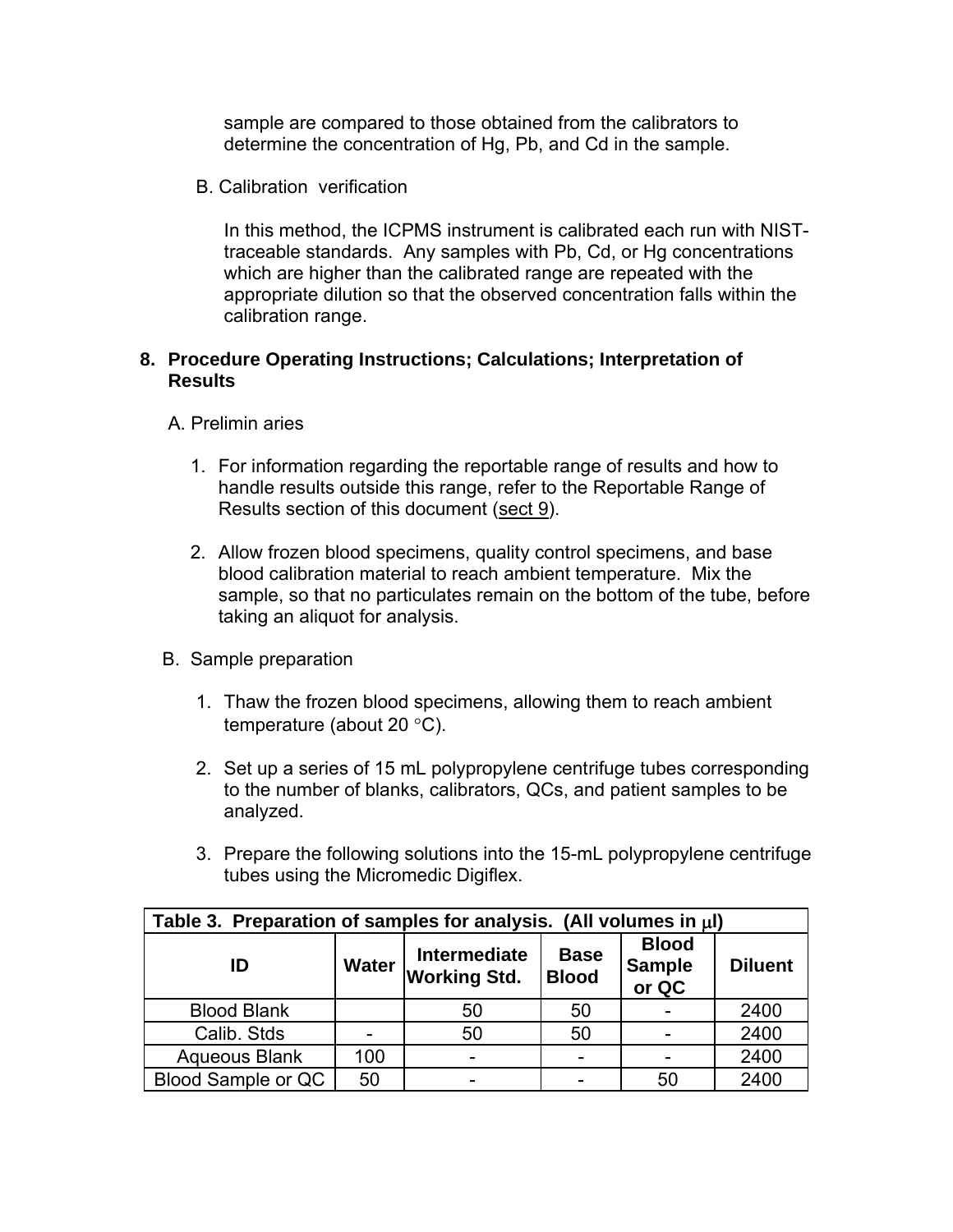- a. Prepare an aqueous blank consisting of 100 μl of 18 M-ohm water and 2400 μl diluent. The aqueous blank will be used as the blank for the quality control pools and patient samples.
- b. Prepare 3 blood blanks consisting of 50 μl of base blood (same material used for preparation of the blood calibration calibrators), 50 μl of 3% v/v hydrochloric acid that was used for preparation of the calibrators (Std.0), and 2400 μl of diluent. One of these blood blanks will be run as the blank for the calibration curves, the second as a blank check after calibrator 4, and the third at the beginning of the run (as whole blood blank check).
- c. Prepare the working calibrators as described in [section 6.B.3.](#page-12-0)
- d. Prepare dilutions of the quality control and patient blood samples consisting of 2400 μl diluent, 50 μl 18 M-ohm water, and 50 μl of the patient or quality control blood sample.
- e. Cap all of the blanks, calibrators, and samples and with a vortex mixer mix them for approximately 10 seconds. Uncap them and place them in the autosampler of the ELAN ICP-DRC-MS.
- C. Instrument & Software setup for the ICP-MS

For further details on any part of this description, see the ITN Daily Startup SOP for ELAN ICPMS instruments.

- 1. Power on the computer, printer, peristaltic pump, and autosampler, and log into the operating system.
- 2. ELAN software: Start the ELAN® ICPMS software from Windows™.
- 3. Peristaltic pump: Set up the peristaltic pump tubing with proper tension for the sample rinse station then stop the pump.
	- a. If using an *external* peristaltic pump, go to the DEVICES window of the software and press the "Connect" button to establish communication between the computer and the peristaltic pump. Next, start the peristaltic pump by pressing the appropriate arrow in the DEVICES window (make sure that the rotational direction is correct for the way the tubing is set up in the peristaltic pump). Set the pump speed to a low to mid-range speed (i.e. 10 - 24 rpm) in the DEVICES window.
	- b. If using the *on-board* ICP-MS peristaltic pump, start the peristaltic pump by pressing the appropriate arrow in the DEVICES window (make sure that the rotational direction is correct for the way the tubing is set up in the peristaltic pump). Set the pump speed to a low to mid-range speed (i.e. 10 - 24 rpm) in the DEVICES window.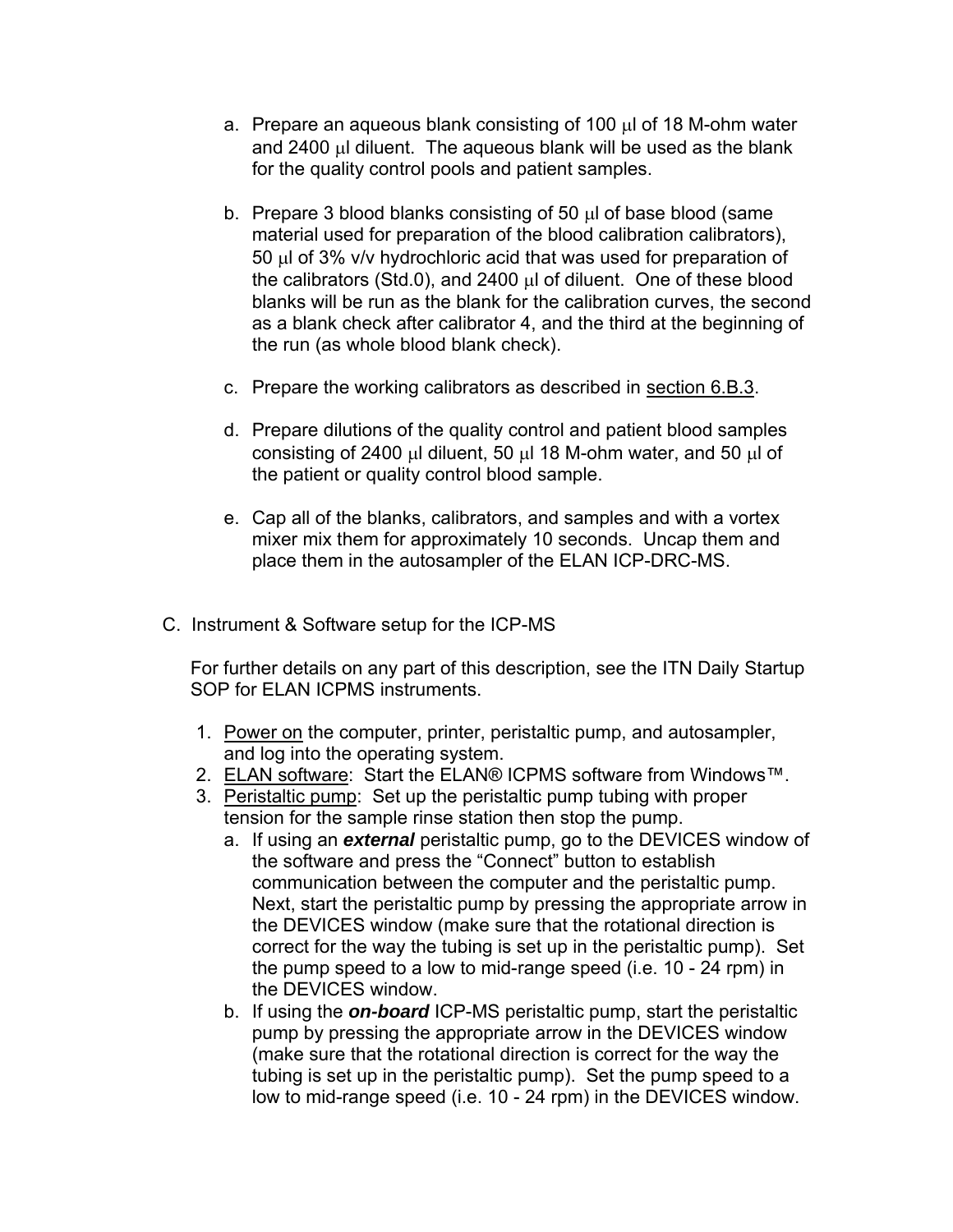- 4. Daily Pre-Ignition Maintenance Checks: Perform daily maintenance checks as described in the ITN Daily Startup SOP for ELAN instruments (i.e., Ar supply pressure, interface components cleanliness and positioning, interface pump oil condition, vacuum pressure, etc.). Make appropriate notes in the Daily Maintenance Checklist and Instrument Log Book. Better precision, especially on 24 Mg, can be obtained in the daily performance check by using a rinse / carrier solution which contains no Triton X-100® (i.e. 0.5 % v/v nitric acid).
- 5. Start the Plasma: In the INSTRUMENT window of the software (or on the front of the ELAN), press the "Start" button to ignite the plasma.
- 6. Autosampler-specific instructions for operation:
	- a. Regular Autosampler: Do the following when using an autosampler such as a PE AS93, a CETAC ASX500, or an ESI SC2 (non FAST model):
		- 1) Send the probe into the rinse solution using the software (METHOD/SAMPLING window, press the "Probe" button, and then press "Go to Rinse" button).

2) Start the peristaltic pump at a low to mid-range speed (i.e. 10 - 24 rpm).

- 3) Warm-up time: Allow at least 45 minutes warm-up time for the ICP-MS after igniting the plasma. This warm-up time is for the RF generator.
- 4) Optimizations and Daily Performance Check: After this warm-up time, perform a daily performance check and any optimizations necessary (as described in the ITN Daily Startup SOP for ELANs). Include Be (m/z 9) in the daily performance check. Fill in the Daily Maintenance Checklist according to the optimization procedures performed. (a)Magnesium (24 Mg) may have high RSDs due to the use of Triton-X100 in the rinse solution. Avoid this problem by either temporarily using non-Triton-containing rinse solution during the daily check, or repeating the daily check multiple times in succession with no rinse time between. (b)Saving the Files: Save new tuning (mass calibration) parameters to the file "default.tun." Save new optimization parameters (i.e., detector voltages, autolens values, nebulizer gas flow rate) to the file "default.dac." Periodically, or any time large changes are made in optimization parameters, save a separate backup copy of these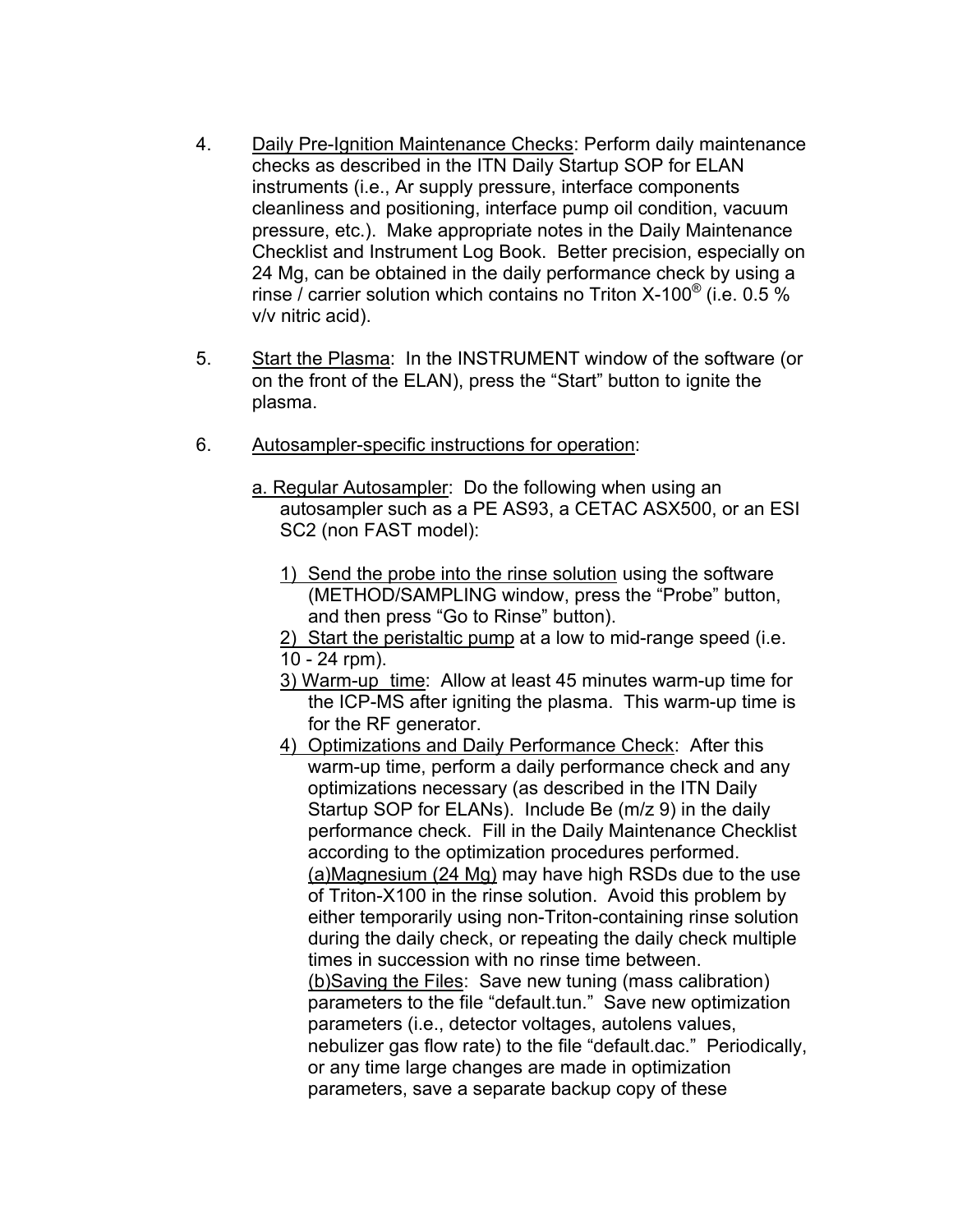optimization files under a different name (i.e. – default\_2006- 0731.dac).

|                        | Table 4. Typical Sample File setup for a total blood Hg, Pb, Cd analysis run. |                                      |                                                       |  |  |  |  |
|------------------------|-------------------------------------------------------------------------------|--------------------------------------|-------------------------------------------------------|--|--|--|--|
| A/S<br><b>Location</b> | Sample ID                                                                     | <b>Measurements</b><br><b>Action</b> | <b>Method File*</b>                                   |  |  |  |  |
| XX                     | <b>Blood</b><br>blank<br>check<br>(S0)                                        | Run Blk, Stds, &<br><b>Sample</b>    | <b>Blood metals</b><br>panel_methITB001A_bloodblk.mth |  |  |  |  |
| XX                     | Aqueous<br><b>Blank</b><br>Low Pool<br>bench QC                               | Run Blk &<br><b>Sample</b>           | <b>Blood metals</b><br>panel methITB001A aqblk.mth    |  |  |  |  |
| XX                     | High Pool<br>bench QC                                                         | <b>Run Sample</b>                    | <b>Blood metals</b><br>panel methITB001A aqblk.mth    |  |  |  |  |
| XX                     | Sample 1                                                                      | Run Sample                           | <b>Blood metals</b><br>panel_methITB001A_aqblk.mth    |  |  |  |  |
| XX                     | Sample 1                                                                      | Run Sample                           | <b>Blood metals</b><br>panel methITB001A aqblk.mth    |  |  |  |  |
| XX                     | Sample 2                                                                      | <b>Run Sample</b>                    | <b>Blood metals</b><br>panel_methITB001A_aqblk.mth    |  |  |  |  |
| Etc                    |                                                                               |                                      | <b>Blood metals</b><br>panel_methITB001A_aqblk.mth    |  |  |  |  |
| XX                     | Sample 20                                                                     | Run Sample                           | <b>Blood metals</b><br>panel_methITB001A_aqblk.mth    |  |  |  |  |
| XX                     | Low Pool<br>bench QC                                                          | Run Sample                           | <b>Blood metals</b><br>panel_methITB001A_aqblk.mth    |  |  |  |  |
| XX                     | <b>High Pool</b><br>bench QC                                                  | Run Sample                           | <b>Blood metals</b><br>panel_methITB001A_aqblk.mth    |  |  |  |  |
| XX                     | Aqueous<br><b>Blank</b>                                                       | <b>Run Sample</b>                    | <b>Blood metals</b><br>panel_methITB001A_aqblk.mth    |  |  |  |  |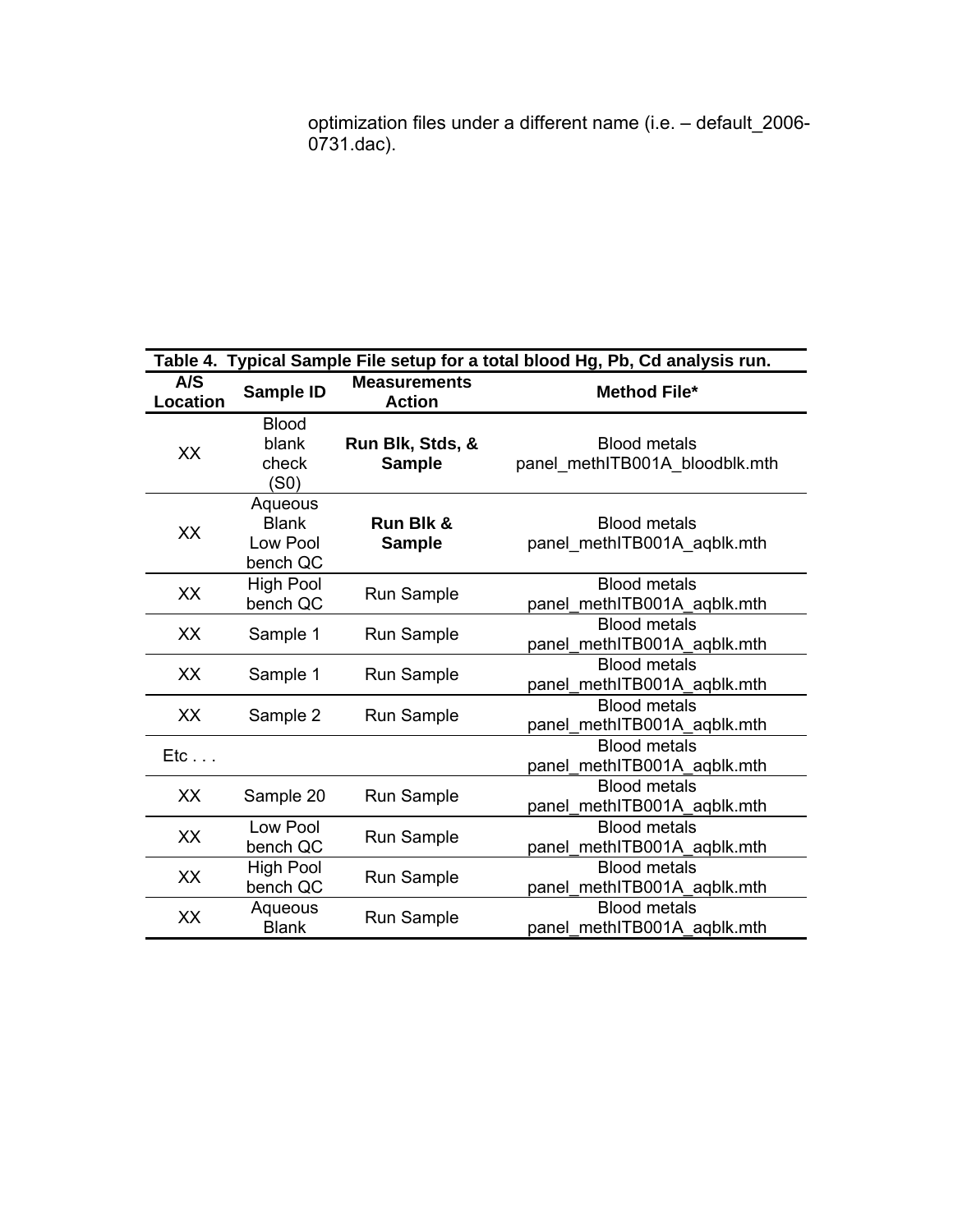| Table 5. Sample File timing parameters.                                                                    |             |                                                                              |  |  |  |  |
|------------------------------------------------------------------------------------------------------------|-------------|------------------------------------------------------------------------------|--|--|--|--|
| For regular autosamplers such as PE AS93, CETAC ASX500 series, or ESI<br><b>SC2 without 'FAST' module.</b> |             |                                                                              |  |  |  |  |
|                                                                                                            | Pump Speed* | Duration                                                                     |  |  |  |  |
| Sample Flush                                                                                               | $-24$ rpm   | 50 s (or whatever time is                                                    |  |  |  |  |
|                                                                                                            |             | necessary for sample to travel                                               |  |  |  |  |
|                                                                                                            |             | from probe to nebulizer tip)                                                 |  |  |  |  |
| Read Delay & Analysis                                                                                      | $-18$ rpm   | 40 <sub>s</sub>                                                              |  |  |  |  |
| Wash                                                                                                       | $-48$ rpm   | 90 <sub>s</sub>                                                              |  |  |  |  |
|                                                                                                            |             |                                                                              |  |  |  |  |
| <b>For ESI SC2-FAST</b>                                                                                    |             |                                                                              |  |  |  |  |
|                                                                                                            | Pump Speed* | Duration                                                                     |  |  |  |  |
| Sample Flush                                                                                               | -7 rpm      | 12 s (or whatever time is                                                    |  |  |  |  |
|                                                                                                            |             | necessary for sample to travel                                               |  |  |  |  |
|                                                                                                            |             | from probe to nebulizer tip)                                                 |  |  |  |  |
| Read Delay & Analysis                                                                                      | -7 rpm      | 58 s                                                                         |  |  |  |  |
| Wash                                                                                                       | -7 rpm      | 0 <sub>s</sub>                                                               |  |  |  |  |
|                                                                                                            |             | * Note: Negative values for pump speed indicate direction of pump rotation.  |  |  |  |  |
|                                                                                                            |             | Make sure that pump tubing is set up appropriately to match the direction of |  |  |  |  |
| pump rotation.                                                                                             |             |                                                                              |  |  |  |  |

5). Software setup for Analysis:

- (a) Workspace (files & folders): Select the appropriate workspace file such as "CDC\_ methITB001A.wrk" (or one customized for user preferences). Select "Review Files" from the "File" menu. Verify & set up the correct files and data directories for your analysis.
- (b) Samples / Batch Window: Update the window to reflect the current sample set. Fill in the autosampler location, sample identification (id), measurement action, method, sample flush time, sample flush speed, read delay time, read delay & analysis speed, wash time, and wash speed (see Tables 5 & 6). Use a bar code scanner to input data whenever possible.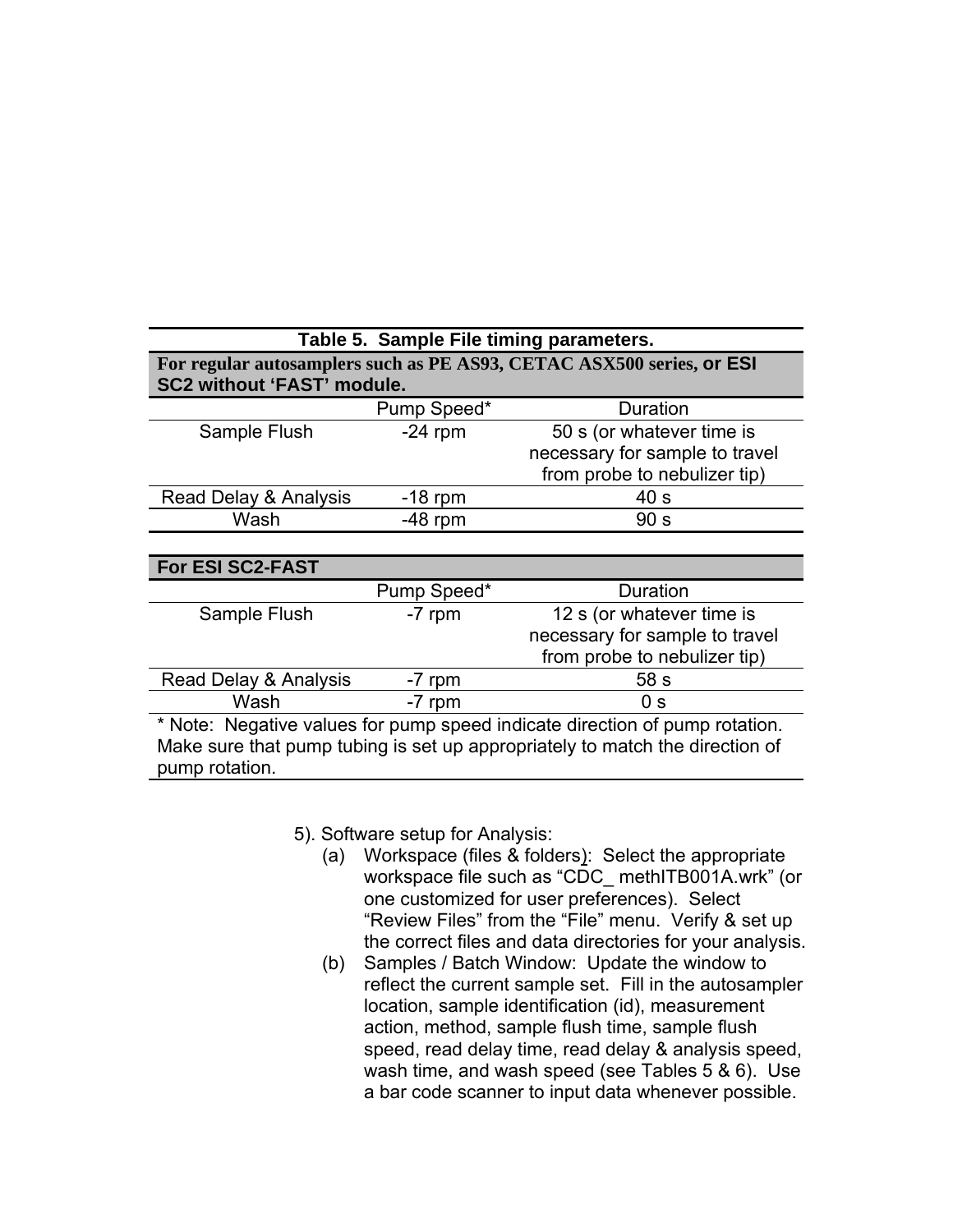Save the Sample window file and re-use it on other days by simply replacing the sample IDs for the patient samples. The autosampler positions of QCs and patient samples do not have to be those shown in Table 5, but the order in which these are run should be as shown in the table.

i. Blood vs. Aqueous Method Files: There are two method files for this one method (Blood metals panel\_methITB001A\_bloodblk.mth, and Blood metals panel\_methITB001A\_aqblk.mth). It is necessary to use both to accomplish each run because the current PerkinElmer software will not allow for more than one blank per method file. The ONLY DIFFERENCE between these two files is on the Sampling tab where one lists the autosampler positions of the blood blank and blood calibrators (the "bloodblk" method file) and the other lists the autosampler position of the aqueous blank (the "aqblk" method file).

Use: The ONLY TIME when it matters which of these files is used is when the measurement action includes "Run blank" or "Run standards". When the measurement action is only 'run sample', it does not matter whether the "bloodblk" or "aqblk" method file is used. Analysts typically follow the pattern below, however, for the sake of consistency and as a reminder of which blank must be used for which type of sample.

- ii. The "bloodblk" method file: Use to analyze any sample into which base blood is spiked (i.e. blood blanks and blood-based calibrators). The blood blank method (set up for a CETAC ASX500 series autosampler, tray B) defines the blood blank in autosampler location 11 and the blood calibration standards 1-4 in autosampler locations 12-15, respectively.
- iii. The "aqblk" method file must be used to analyze all QC materials and patient samples. The aqueous blank method (set up for a CETAC ASX500 series autosampler, tray B) defines the aqueous blank in autosampler location 17.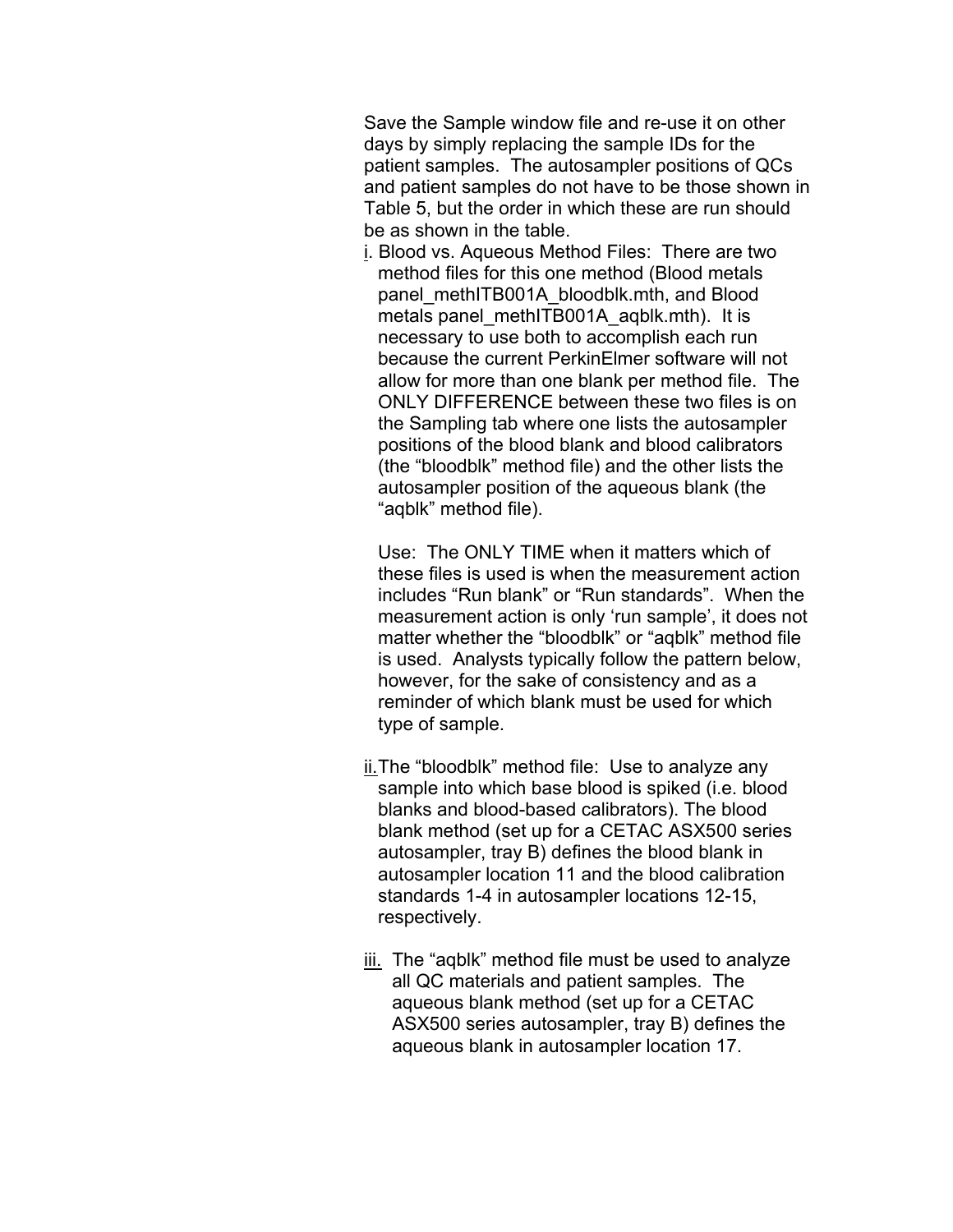- (c) Notation of Dilutions: To designate an extra dilution of a sample, edit the sample ID to reflect the level of dilution being performed (i.e., A 1:2 dilution of sample 1 could be reflected in the sample ID "sample 1 (2x dilution)". This sample ID will be edited during the data-import process to the database so that it is recognized as the appropriate sample. Do not use the ELAN® software to automatically correct for sample dilutions. Extra dilution is performed on blood samples whose concentration is greater than the highest calibrator by more than 10%.
- (d) Sample file timing parameters: The settings shown in Table 6 should be used for uptake and rinse times for all samples when using a standard autosampler with no flow injection components operating (i.e. PerkinElmer AS93 autosampler, CETAC ASX500 series autosamplers, or ESI SC2 autosamplers not using the "FAST" flow injection option).
- (e) Verify cleanliness water, diluent, and sample introductions system by analyzing non-spiked samples (i.e. water, diluent through Digiflex).
- (f) Sample Preparation and Analysis: Once diluent and instrument cleanliness is verified, prepare samples, and update SAMPLE / BATCH window with sample ID and autosampler positions. Highlight the table rows of the samples that are to be included in the run and then click on Analyze Batch.
- (g) Instrument Shutdown: Stop the peristaltic pump in the ELAN software and turn off the plasma. Release the tension on the pump tubing.
- b. ESI SC2-FAST (flow injection) autosampler: Do the following when using this autosampler:
	- 1) Manually move the carrier solution probe into a dilute nitric acid solution (i.e. 1% v/v HNO3).
	- 2) Start the ESI software.
		- (a) If this is the first time to setup the ESI SC2 autosampler, change settings in the ESI to match that listed in Table 7 in the Appendix.
		- (b) Select "Fast" from the menu bar.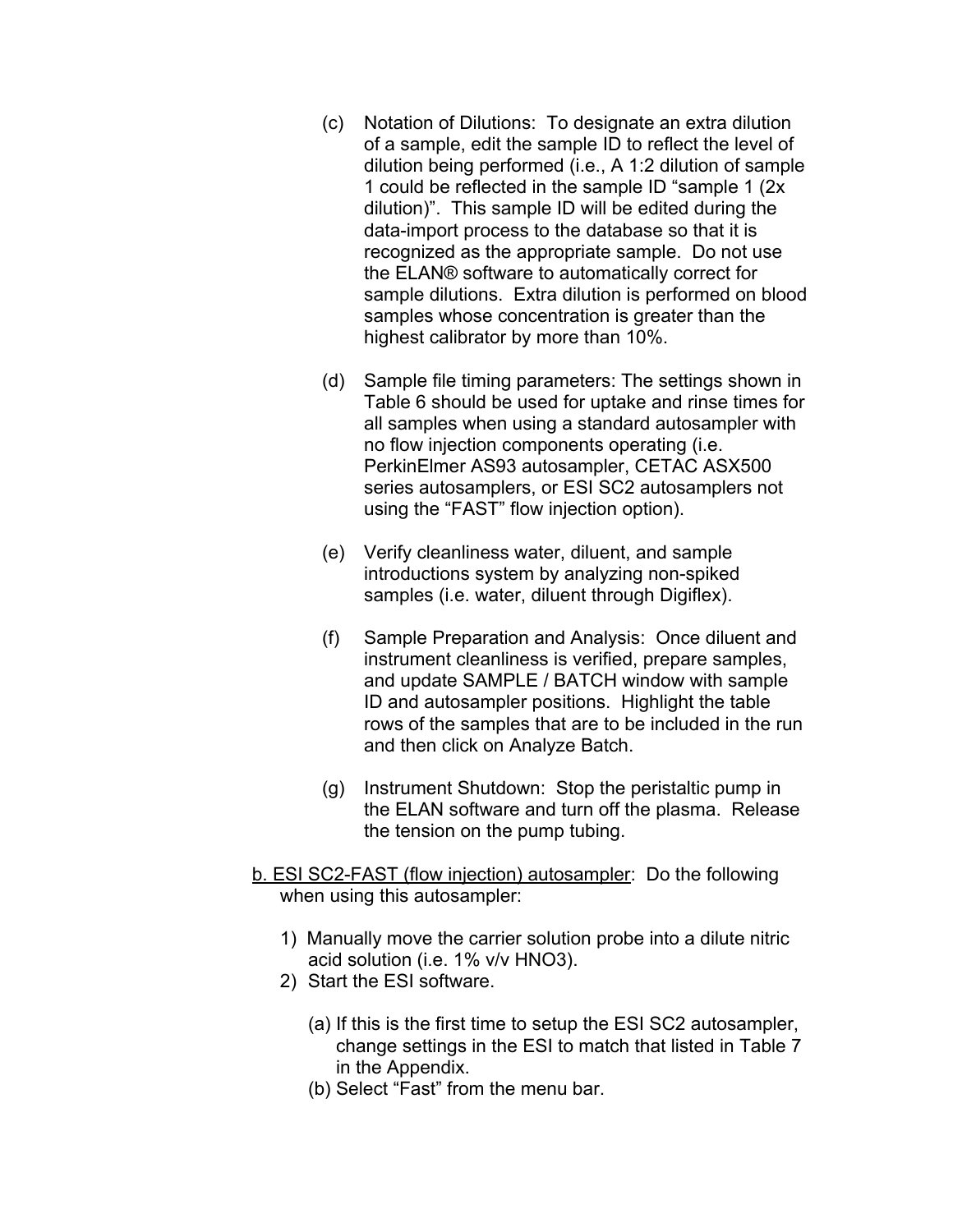- (c)Click the "Text file" button and open file "Blood metals panel\_methITB001A\_SC2 FAST parameters.txt"
- (d)Uncheck "Enable Fast Control" (during all ICPMS optimizations) and close the "Fast" window.
- (e) Click on the "Initialize autosampler" button if not already initialized.
- (f) Flush the rinse stations. On the "Motion" menu, click on "Manually Move Probe". Enter 30-120s for "Manual Flush" at the "Flush 1" and "Flush 2" time boxes. Click on "Flush Rinse Stations." Wait for the rinse stations to flush, and then close the "Motion" window. Rinse #1 is a solution of 1% v/v TMAH, 0.05% Triton X-100, 5% Ethanol and 100 ppb Au (gold). Rinse #2 is 0.5% v/v HNO3.
- (g) Minimize the ESI software window (do not close the software).
- 3) Allow at least 45 minutes warm-up time for the ICP-MS (with all components operational).
- 4) Move the carrier solution probe into the daily performance check solution. Complete the appropriate daily checking / optimization procedures. When an acceptable daily performance check has been obtained, move the carrier probe back into the dilute nitric acid solution (i.e. 1% v/v HNO3) and allow flushing for several minutes.
- 5) Setup ELAN software files:
	- (a))Workspace (files & folders): Select the appropriate workspace file (i.e. "CDC methITB001A SC2.wrk". Select "Review Files" from the "File" menu. Verify & set up the correct files and data directories for your analysis.
	- (b)Samples / Batch Window: Update the window to reflect the current sample set. Fill in the autosampler location, sample identification (id), measurement action, method, sample flush time, sample flush speed, read delay time, read delay & analysis speed, wash time, and wash speed (see Tables 5 & 6). Use a bar code scanner to input data whenever possible. Save the Sample window file and reuse it on other days by simply replacing the sample IDs for the patient samples. The autosampler positions of QCs and patient samples do not have to be those shown in Table 5, but the order in which these are run should be as shown in the table.
		- i. Method Files: There are two method files for this one method (Blood metals panel\_methITB001A\_bloodblk.mth, and Blood metals panel\_methITB001A\_aqblk.mth). It is necessary to use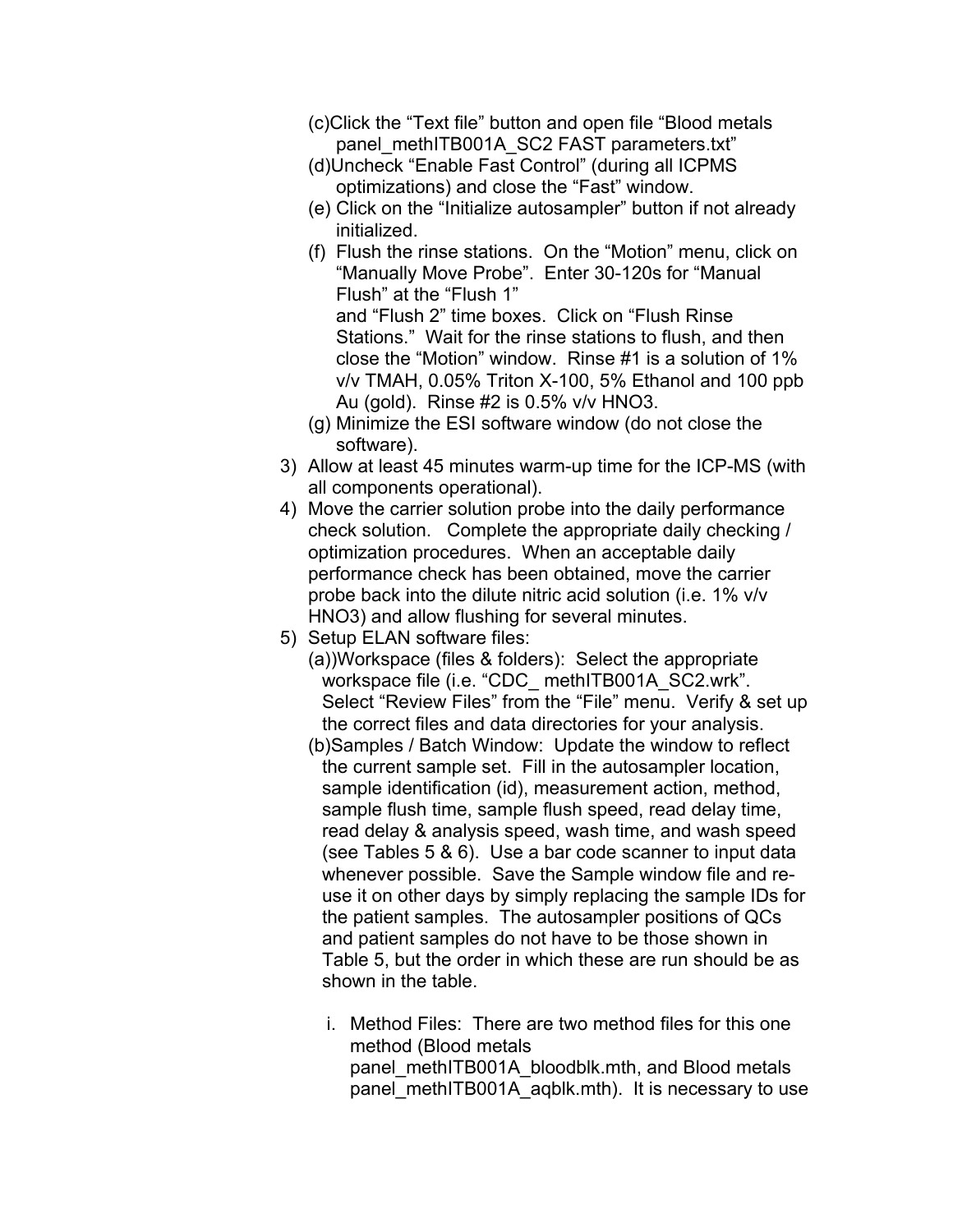both to accomplish each run because the current PerkinElmer software will not allow for more than one blank per method file. The ONLY DIFFERENCE between these two files is on the Sampling tab where one lists the autosampler positions of the blood blank and blood calibrators (the "bloodblk" method file) and the other lists the autosampler position of the aqueous blank (the "aqblk" method file).

Use: The ONLY TIME when it matters which of these files is used is when the measurement action includes "Run blank" or "Run standards". When the measurement action is only 'run sample', it does not matter whether the "bloodblk" or "aqblk" method file is used. Analysts typically follow the pattern below, however, for the sake of consistency and as a reminder of which blank must be used for which type of sample.

- ii. The "bloodblk" method file: Use to analyze any sample into which base blood is spiked (i.e. blood blanks and blood-based calibrators). The blood blank method (set up for an ESI SC2 autosampler) defines the blood blank in autosampler location 105 and the blood calibration standards 1-4 in autosampler locations 106-109, respectively.
- iii. The "aqblk" method file must be used to analyze all QC materials and patient samples. The aqueous blank method (set up for an ESI SC2 autosampler) defines the aqueous blank in autosampler location 111.
- (c) Notation of Dilutions: To designate an extra dilution of a sample, edit the sample ID to reflect the level of dilution being performed (i.e., A 1:2 dilution of sample 1 could be reflected in the sample ID "sample 1 (2x dilution)". This sample ID will be edited during the data-import process to the database so that it is recognized as the appropriate sample. Do not use the ELAN® software to automatically correct for sample dilutions. Extra dilution is performed on blood samples whose concentration is greater than the highest calibrator by more than 10%.
- 6) Move the carrier solution probe from the dilute nitric acid solution to a bottle containing diluent (same as what is used in the sample preparation). Allow to flush for several minutes.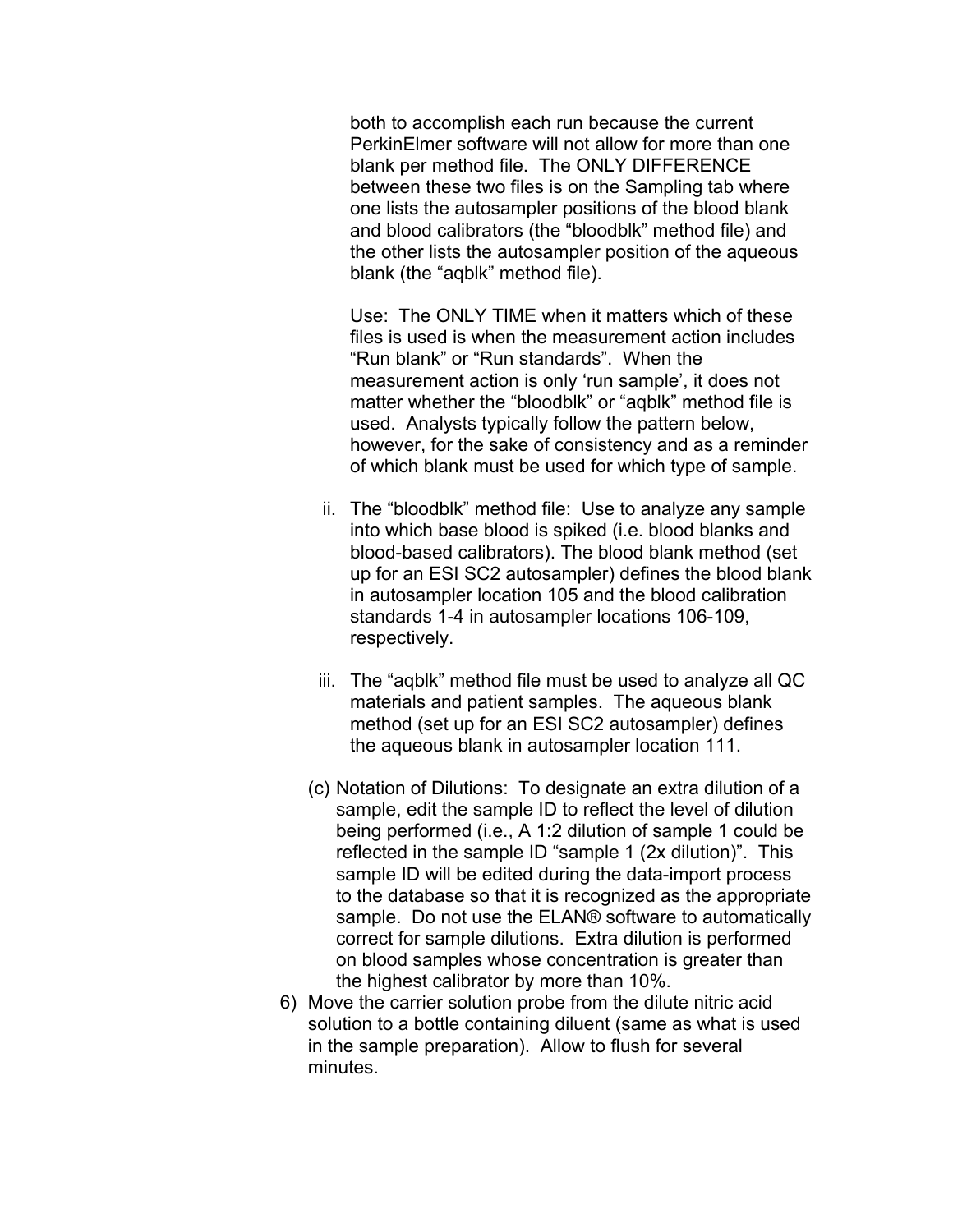- 7) In the ESI software, select "Fast", and then check the "Enable Fast Control" box. Under "Rinse Time", enter 15 in the "Rinse 1" field, and 15 in the "Rinse 2" field then close the "Fast" window and minimize the ESI software (do not close the software).
- 8) Verify cleanliness water, diluent, and sample introductions system by analyzing non-spiked samples (i.e. water, diluent through Digiflex).
- 9) Once diluent and instrument cleanliness is verified, prepare samples, and update SAMPLE / BATCH window with sample ID and autosampler positions. Highlight the table rows of the samples that are to be included in the run and then click on Analyze Batch.
- 10) When analysis is complete, maximize the ESI software window, and choose "Motion" on the tool bar. Click on the "Go Home" button to send the sample probe to the home position above the rinse station.
- 11) Move the peristaltic pump probe from the diluent bottle into the dilute nitric acid bottle and flush for several minutes. Then, place the carrier probe into 18Mohm water and flush for several minutes. Lastly, place the carrier solution probe into an empty tube and allow the probe to run dry.
- 12) Stop the peristaltic pump in the ELAN software and turn off the plasma. Release the tension on the pump tubing.
- D. Recording of Data
	- 1. Quality Control Data

The results of the quality control samples analyzed in each run is stored in the Microsoft Access (or SQL server) database when all other data for the run is imported from the ELAN software. see [section 8.d](#page-26-0) for a description of how to import data into the Microsoft Access database. The database allows for the printing of several types of QC reports.

- 2. Analytica l Results
	- a. Analysis Printouts and Analyst Run Report

The analysis printouts should be bound together along with a printout of the calibration curve, and curve statistics and placed in the study folder(s). The results of the patient samples analyzed in each run is stored in the Microsoft Access (or SQL server) database when all other data for the run is imported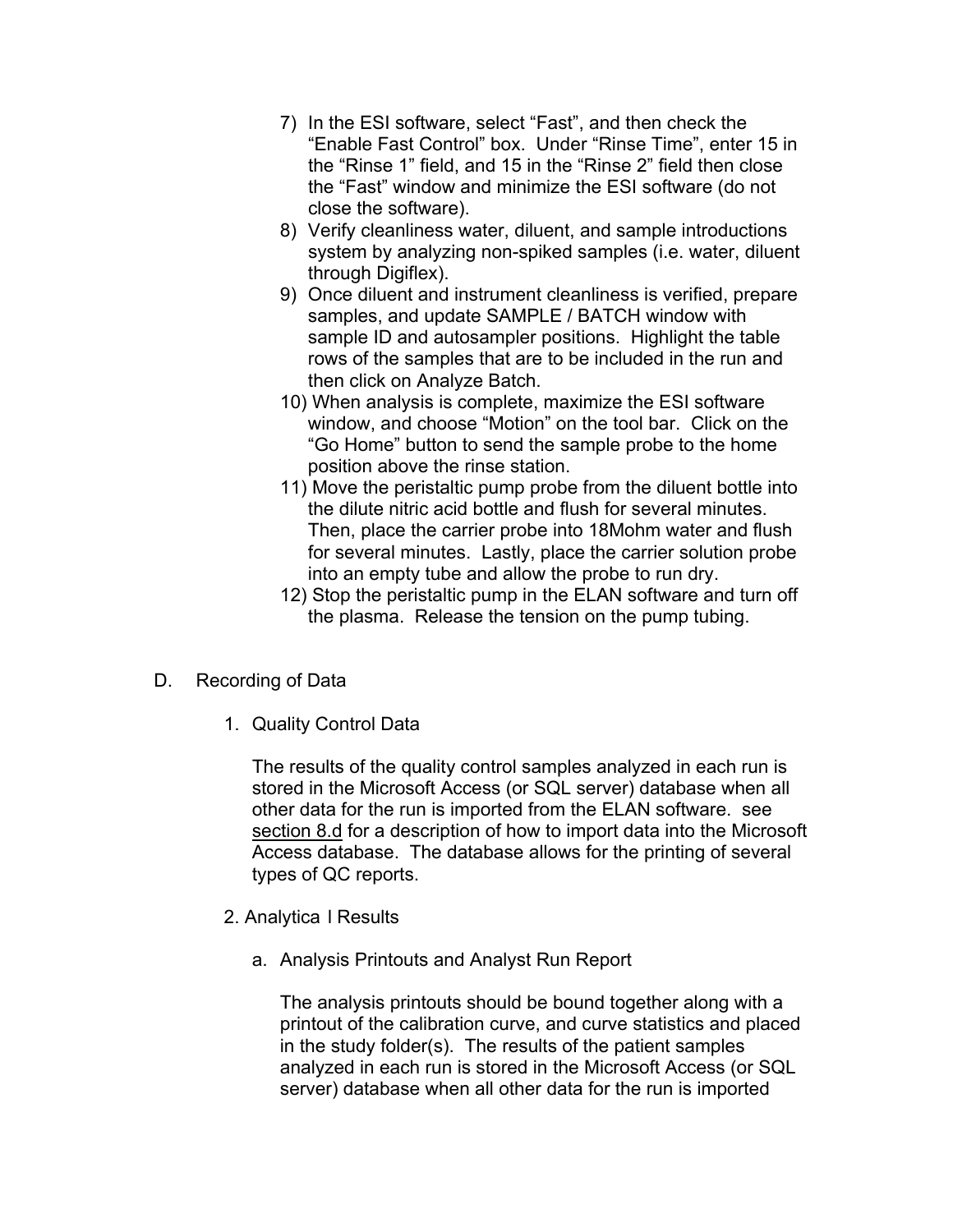<span id="page-26-0"></span>from the ELAN software. See [section 8.d](#page-26-0) for a description of how to import data into the Microsoft Access database. See [section 8.d](#page-26-0) for description of how to import data into the database.

b. Supervisor Review

Using the Microsoft Access or SQL server database, it will be possible for the supervisor to review the QC and sample results directly in the database. After the supervisor reviews the data, the paper printouts from the analysis run should be filed in the study folder(s).

#### c. Plotting QC Results

Using the Microsoft Access or SQL server database, QC plots will be updated automatically when the data is imported into the database. These plots should be monitored regularly to check for any trends in the bench QC results. If trends are observed, contact the lab supervisor.

d. Use of the Microsoft Access Database

After an analysis run, the results must be exported to a .TXT file, and then imported into the Microsoft Access or SQL server database that handles data for the ITN Branch. Once in the database, report summaries for QC and sample results should be printed out and kept with the hard copies of the data printout from the ICP-MS in the study folder.

1)Data Export Process (from ELAN software to .TXT file)

In the ELAN ICP-DRC-MS software, select 'Review Files' from the File menu. From this window you must open the files and directories that were used when collecting the data of the run that you wish to export (if the analysis has just ended, all of these files and directories will still be open). NOTE: A second copy of the ELAN software can be run as Edit / Reprocess" copy without affecting an ongoing analysis being done by the first copy of the software running in Windows. Once you have opened the relevant files, go to the Report page in the Method window. Deselect the box that print a paper copy of data, and select the box that sends data to a file. Select the Report Options Template named "database\_output.rep" and type in a report filename using a format such as '2006-0802\_study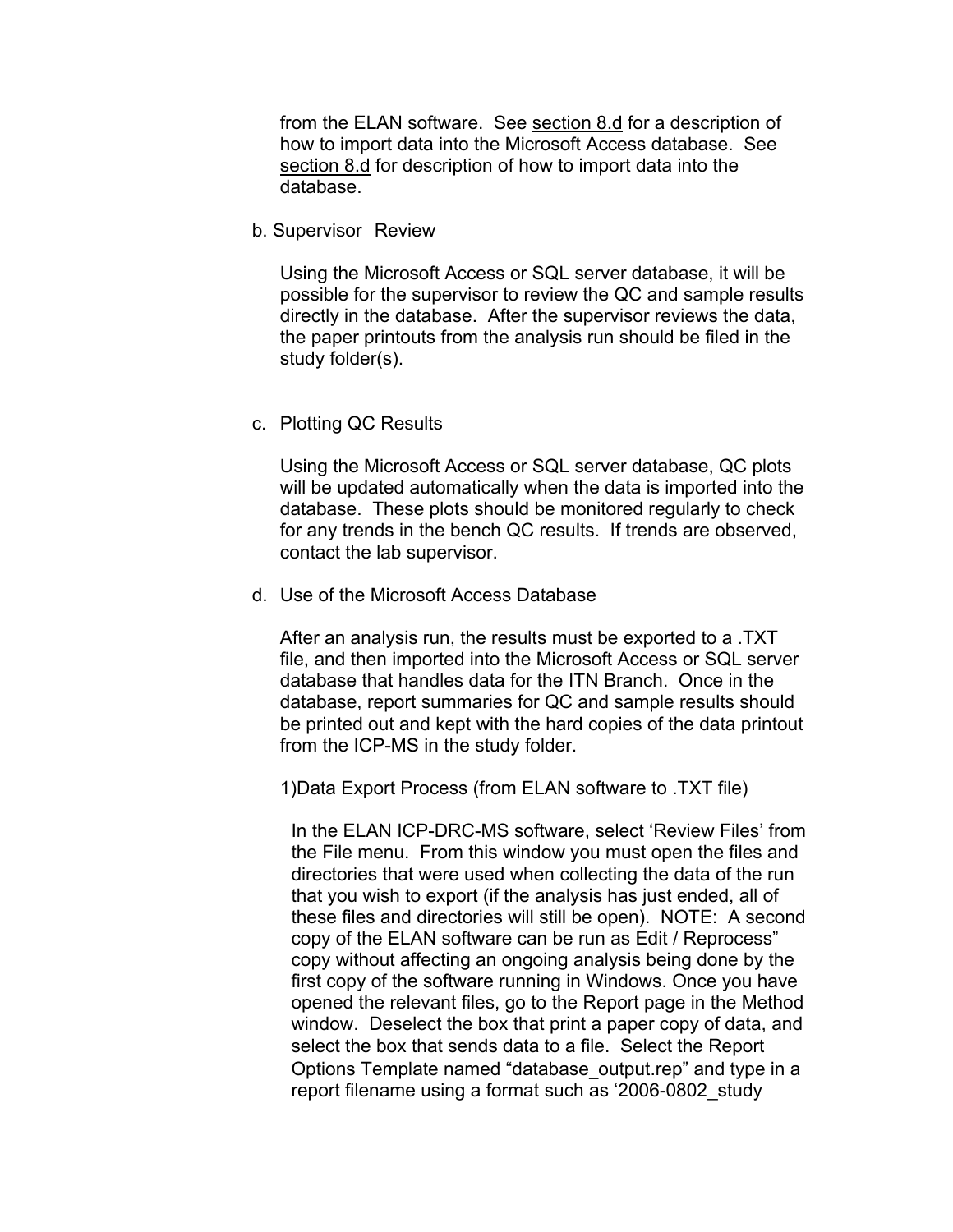name.txt' to designate data from analysis of the study from August 2, 2006, run #1. The Report Format option 'Use separator' and the File Write Option 'Append' should be selected. Finally, reprocess the data of interest (see Perkin Elmer Elan 6100 Software manual), making sure to apply the correct blank to the correct samples & QCs. (The blood blank must be used for all of the calibrators). The aqueous blank must be used for all analyses of patient samples and QC samples).

2) Data Import Process (from .TXT file to Microsoft Access database)

Transfer the .TXT file to the appropriate subdirectory on the network drive where exported data is stored (Note that directories are named according to instrument / year /month / and study name or ID, such as I: /Instruments/2F ELAN 6100 DRC/2001/08/Study 2001-01). From a computer that has access to Access or SQL server database used for tracking data, log in using your UserID. Once logged into the database, open the 2F ELAN 6100 DRC directory in the Go To window. Select "Import Instrument File". Enter the Appropriate information in the Instrument, Analyst, Assay, StudRefID, and Run Number fields and press the "Import" button. Select the location of the data file on the network drive, and press the "Open" button. In the "Imported Results" table, pressing the "Find X's" button will show only those samples whose Sample ID is not recognized as a valid QC pool ID, or sample ID for this study (sample IDs are setup when the study is logged into the database). Corrections to sample Ids and dilution factors can be made in this table (i.e. – correction of transcription errors, adjustment for level of dilution). If samples were diluted for analysis (see [section](#page-26-0)  [8.c.10\)](#page-26-0), both the sample ID and the dilution factor will need to be edited in this table before the values are transferred to the database. First change the dilution factor to reflect the way that the sample was analyzed, then edit the sample ID to remove any comments about the level of dilution the sample was analyzed at (The replace command is useful to do this.) Once any corrections to sample IDs have been made, pressing the "Check" button will again evaluate the sample IDs. Any sample or analyte row marked 'Not Recognized' will not be transferred to the database when the "Transfer" button is pressed.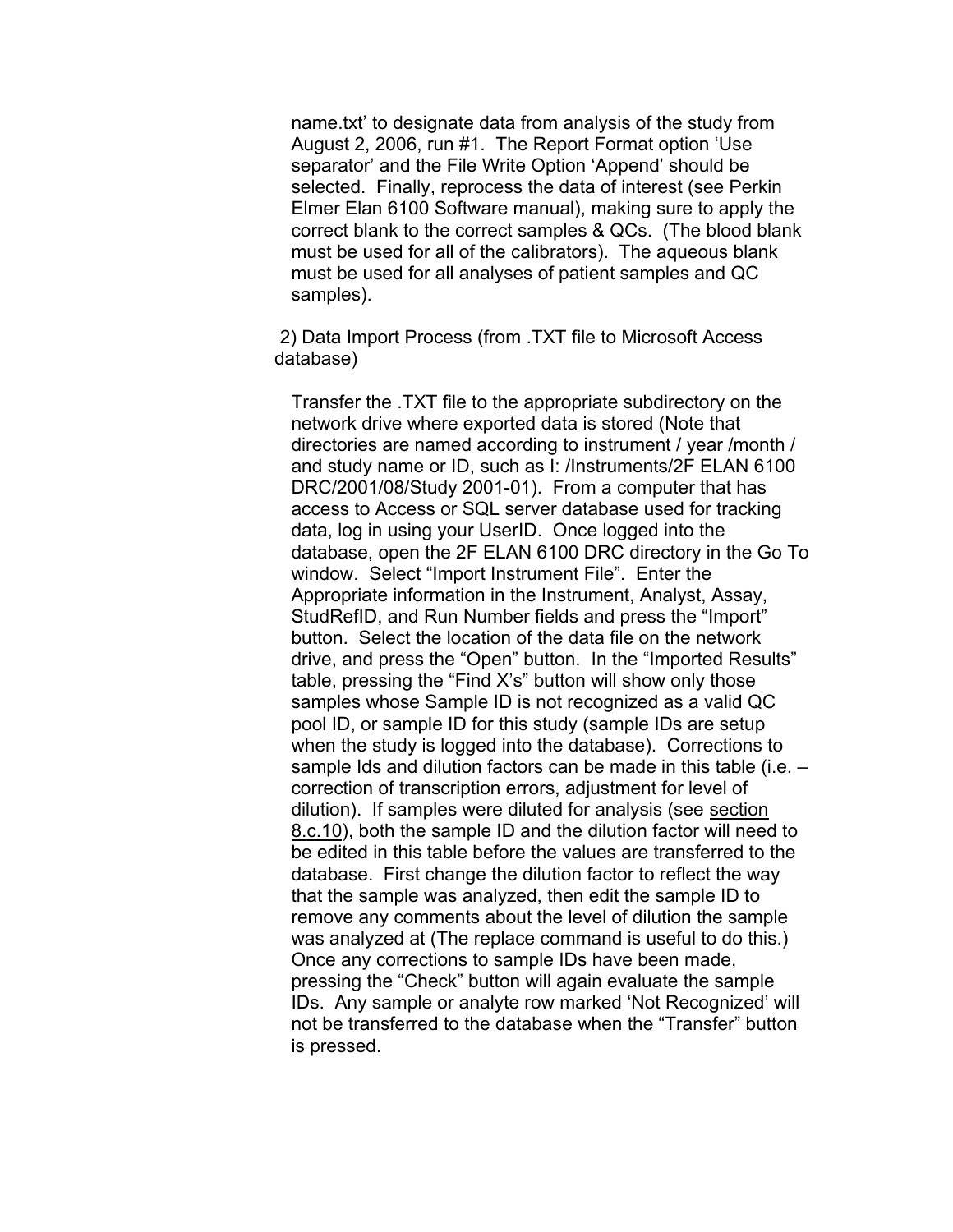- E Replacement and periodic maintenance of key components (part #'s given are Perkin Elmer part #'s from the Perkin Elmer 2000/2001 Consumables Catalog.)
	- **1.** Autosampler probe assembly (part # B3000161): One spare should be kept on hand.
	- **2.** Peristaltic pump tubing for sample (0.03 inch i.d., part # 09908587), rinse station (can use either same tube type as for sample, or 0.045 inch id, part#  $N0680375$ ) and for waste  $(0.125$  inch i.d., part # N812-2012): Keep at least 6 packages of twelve on hand of the sample tubing, 6 for rinse station, and 2 packages of 12 on hand of the waste tubing. Other suppliers may offer the same size / type of peristaltic tubing.
	- **3.** Quartz Meinhard Type A3 Concentric Nebulizer for ELAN DRC (part # WE024371): at least one spare on hand.
	- **4.** Quartz Cyclonic Spray Chamber for Elan DRC (part # WE025221): at least one spare on hand.
	- **5.** Liquid Connector for Concentric Nebulizer (part # WE024372) for use with Meinhard Nebulizer: at least one spare on hand.
	- **6.** Teflon Sample Capillary (used to connect the liquid connector for concentric nebulizer and the peristaltic pump tubing (part # WE0224375), or any source of teflon tubing, 0.5 mm i.d. x 1.59 mm o.d.; one pack (60 cm length) on hand.
	- **7.** Injector Support for ELAN DRC (part # WE023951): one spare should be on hand.
	- **8.** Torch O-ring Kit (pkg of 4, part# N8120100): 4 spare packages should be on hand.
	- **9.** Quartz torch: at least two spare torches should be on hand (part # N8122006).
	- **10.** Quartz Injector, 2.0 mm i.d. sample injector (part # N8125029): at least two spare injectors should be on hand.
	- **11.** RF coil (part # WE021816): one spare should be on hand.
	- **12.** Nickel Skimmer (part # WE021137) and sampler cones (part # WE021140): at least 2 spares of each on hand.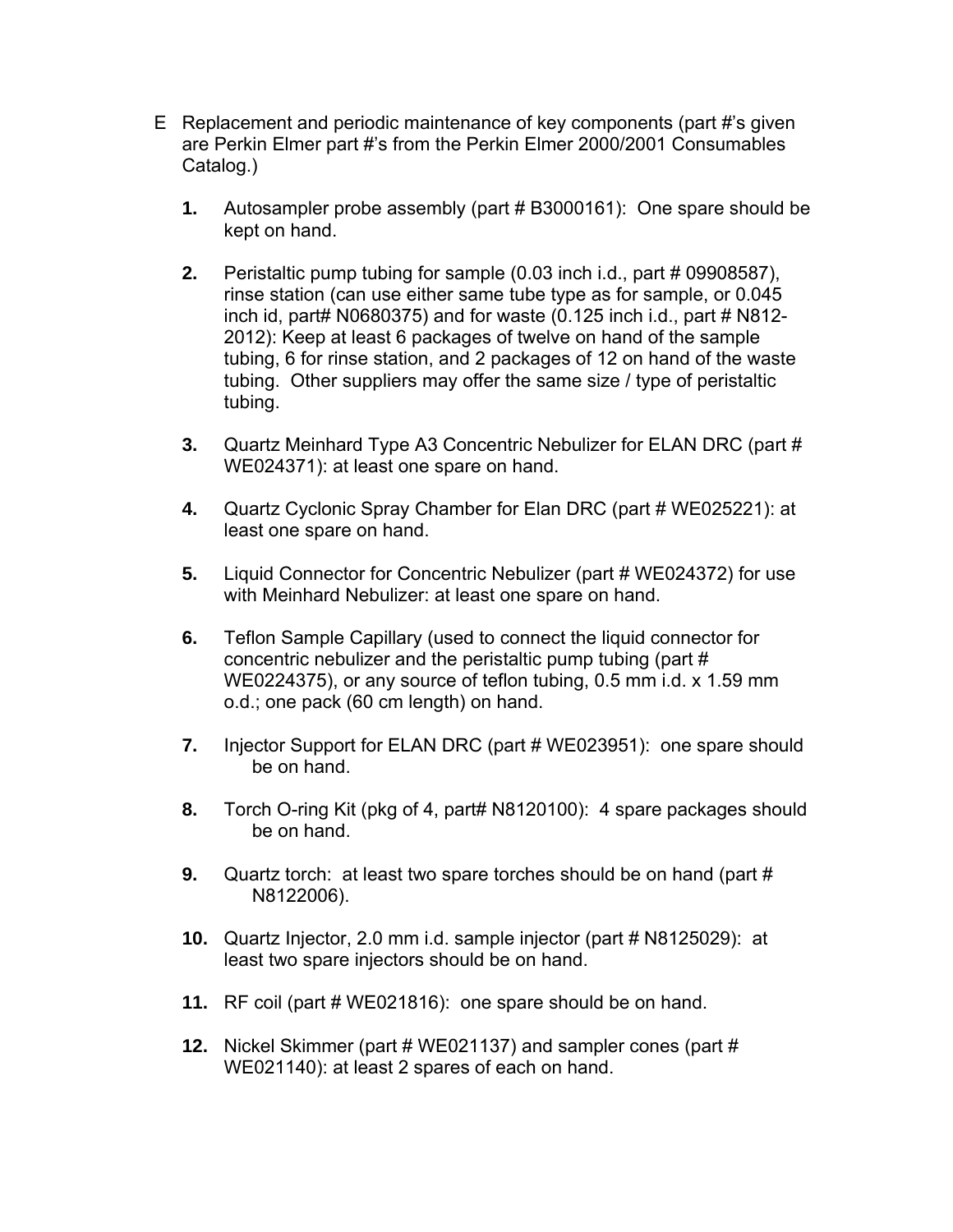- **13.** Skimmer and sampler cone o-rings (part # N8120512 and N8120511, respectively): at least 10 spares of each on hand.
- **14.** Series II Replacement Ion Lens (part# WE018034). Keep 2 spares on hand.
- **15.** Pump oil for the roughing pump (part # N8122004): Should keep 4 bottles on hand.
- **16.** NESLAB chiller coolant (NESLAB Coolant, part # WE016558): 2 1L bottles should be on hand.
- **17.** If possible, having a backup A/S 93 Autosampler and NESLAB chiller are advised. See Perkin Elmer sales representative for part numbers.

#### F. Calculations

1. Calibration

The ELAN has two on-board microcomputers that work with the external system computer. The computers interface with the other electronic components within the system to convert the detector signals to digital intensity values. As calibrators are analyzed, the software plots the ratio of the measured intensities of Hg, Pb, and Cd and the corresponding internal standards versus the concentration for Hg, Pb, and Cd in the calibrating solution. The resulting calibration curve is used as a reference point to determine the concentration of Hg, Pb, and Cd in each patient sample based on the ratio of the intensities of Hg, Pb, and Cd and the internal standards observed in the samples. The use of internal standards (Bi and Rh) allows for the correction of changes in instrument response during the run. The responses to instrumental effects for Hg, Pb, and Cd are assumed to be similar to the response for the internal calibrator, so basing the analysis on the ratio of the two should reduce effects of differing sample matrices and instrumental variations during the analysis run. The concentration for Hg, Pb, and Cd from the printout equals the concentration of Hg, Pb, and Cd detected in the blood samples. Typical correlation coefficients for the calibration curves will be  $> 0.999$ .

2. Limit of Detection

The detection limit for Hg, Pb, and Cd in blood specimens are based on three times the standard deviation of blood blank run for a minimum of 20 runs. This represents the method detection limit. Since two blood blank checks are routinely analyzed in each run (Blood Blk1 or S0) and Blood Blk2 or S0)), one of these blank checks should be used. Results below the detection limit are reported as <LOD (where LOD = the calculated lower detection limit). The method limit of detection should be verified periodically to ensure that the LOD has not changed.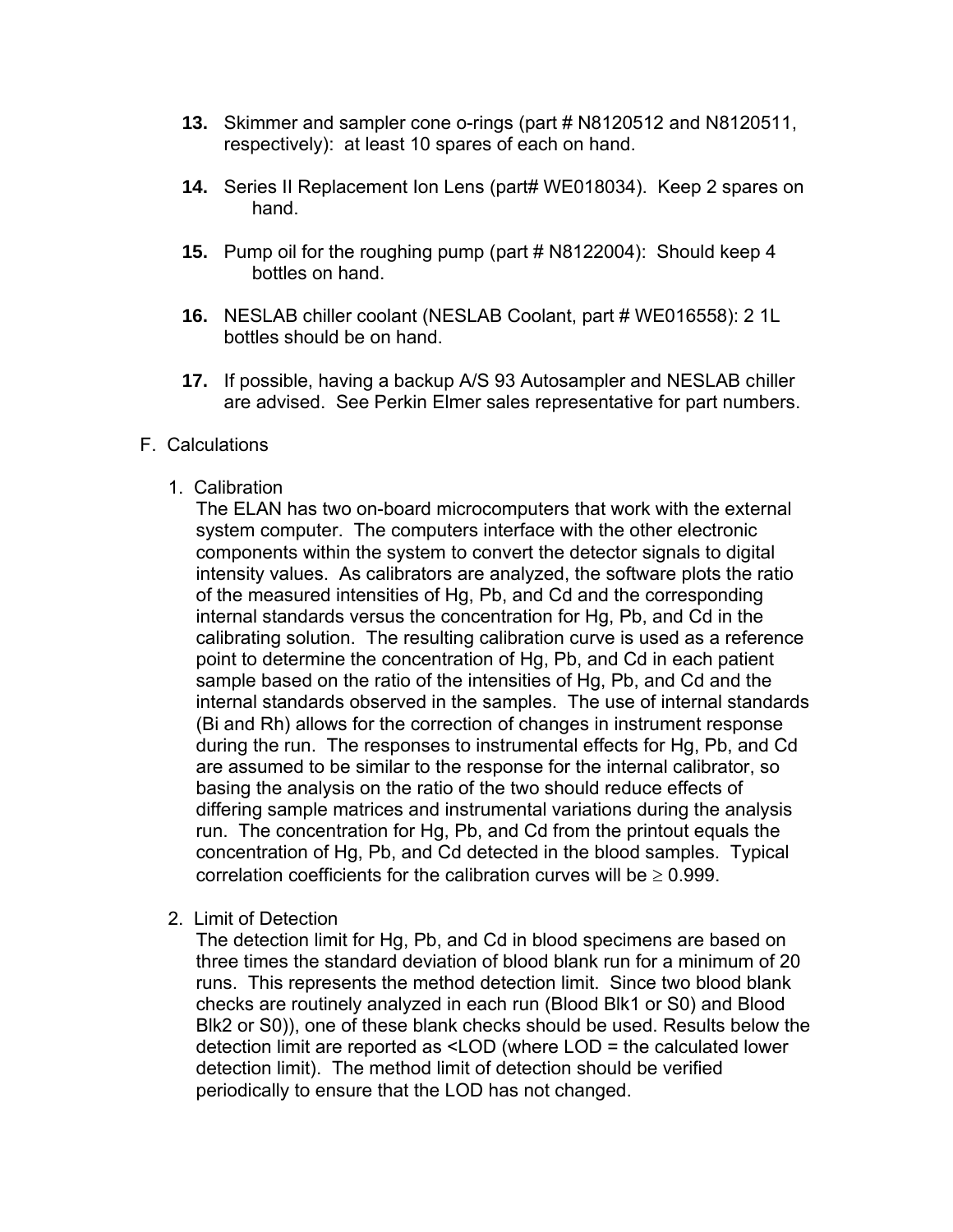<span id="page-30-0"></span>G. Special Procedure Notes – CDC Modifications

None applicable for this operation.

#### **9. Reportable Range of Results**

Blood Hg, Pb, and Cd results are reportable in the range of greater than the LOD, where LOD is the calculated lower detection limit.

Results greater than the highest calibrator will be diluted appropriately and re-analyzed so the results fall within the concentration range covered by the calibrators.

#### **10. Quality Control (QC) Procedures**

The method described in this protocol is used in the Inorganic Toxicology and Nutrition Branch for environmental and occupational health screening studies.

Two types of quality control systems are used in this analytical method. These two systems are: (1) "bench" quality control specimens that are inserted by the analyst two times in each analytical run (a set of consecutive assays performed without interruption) so that judgments may be made on the day of analysis and (2) "blind" quality control samples that are placed in vials, labeled, and processed so that they are indistinguishable if possible from the subject samples. The results of the blind specimens are decoded and reviewed by the supervisor. With both systems, taking these samples through the complete analytical process assesses all levels of the analyte concentrations. The data from these materials are then used in estimating methodological imprecision and in assessing the magnitude of any time-associated trends. The bench quality control pools used in this method comprise two levels of concentration spanning the "low-normal", and "high-normal" ranges of Hg, Pb, and Cd. Both of these pools are analyzed after the calibrators, but before any patient samples are analyzed so that judgments on the Hg, Pb, and Cd calibration curves may be made prior to analysis of patient samples. These bench QCs should be analyzed again at the end of the run (approximately 40-80 patient samples total). If more patient samples are analyzed on the same calibration curve after the second run of the bench QC (after approximately 40-80 patient samples), both the "low-normal" and "highnormal" bench QC should be reanalyzed after the additional samples.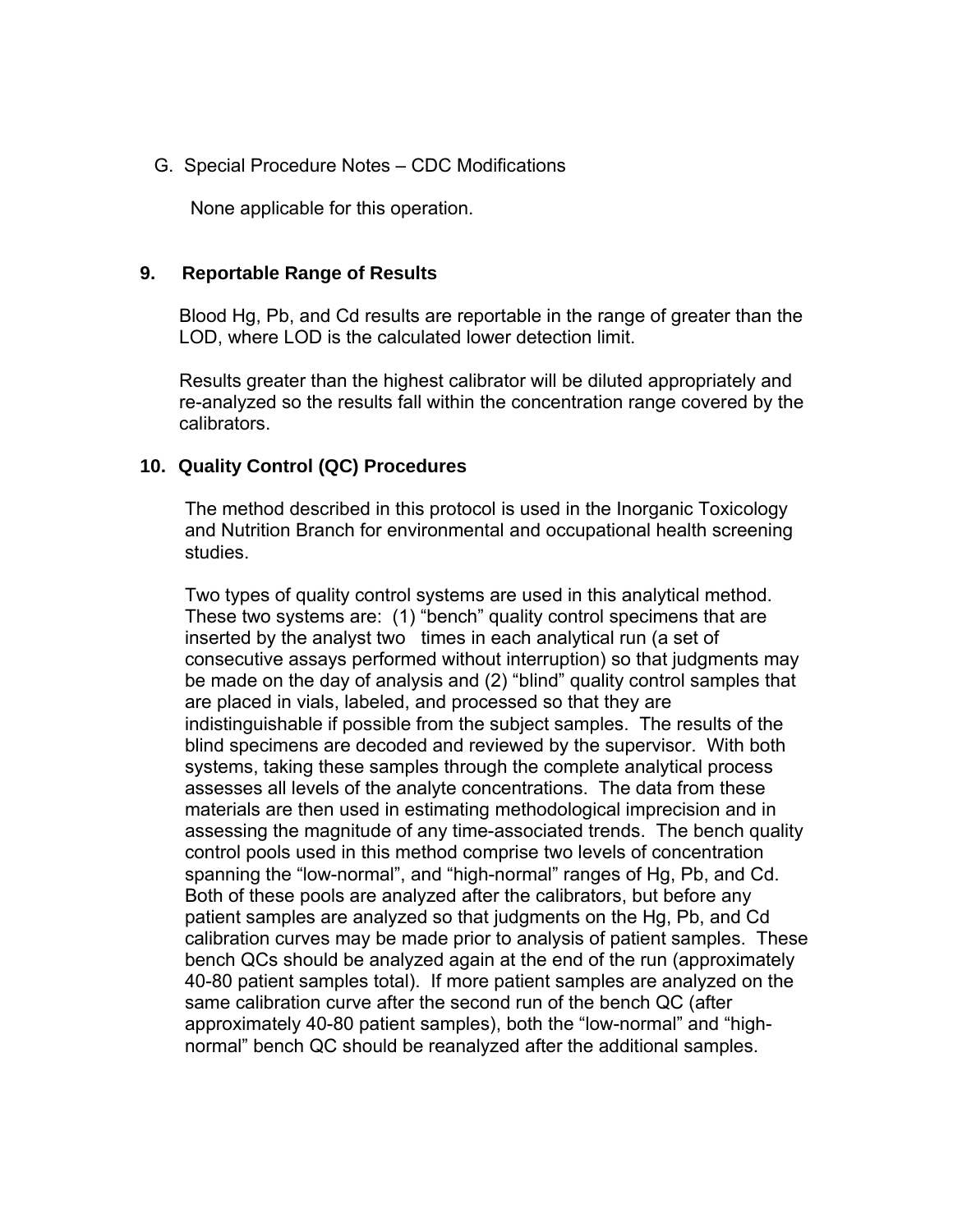Quality control limits are established for each QC pool. An analysis of the mean and calibrator deviation (SD) is performed for each pool from the concentration results observed in at least 20 characterization runs. During the 20 characterization runs, previously characterized QC, or pools with target values assigned by outside laboratories are used for quality control evaluation of each run. In addition to providing quality control limits, the characterization runs can also serve to establish homogeneity of the pools. Once the homogeneity of the bench materials has been established, it is useful to have them analyzed by another independent reference method, e.g. IDMS, if possible.

### **A. Precision and Accuracy:**

- 1. **Quality Control Results Evaluation**. After the completion of a run, the quality control limits are consulted to determine if the run is "in control". **The quality control rules apply to the average of the beginning and ending analyses of each of the bench QC pools.** The quality control rules are as follows
- 2. If both the low and the high bench QC results are within the 2s limits, and then accept the run.
- 3. If one of two QC results is outside the 2s limits, then apply the rules below and reject the run if any condition is met.

a**.**13s – Average of both low QC OR average of both high QC is outside of a 3s limit)

- b. 2  $_{2s}$  Average of both low QC  $\overline{AND}$  average of both high QC is outside of 2s limit on the same side of the mean
- c. R  $_{4s}$  sequential Average of both low QC  $\overline{AND}$  average of both high QC is outside of 2s limit on opposite sides of the mean
- d. 10  $\times$  sequential The previous 9 average QC results (for the previous 9 runs) were on the same side of the mean for either the low OR high QC.

If the run is declared "out of control", the analysis results for all patient samples analyzed during that run are invalid for reporting.

e. Sample Results Precision Evaluation If the range of the 3 replicate readings (maximum replicate concentration value – minimum replicate concentration value) for a single sample analysis is greater than 1 ug/L for Cd or Hg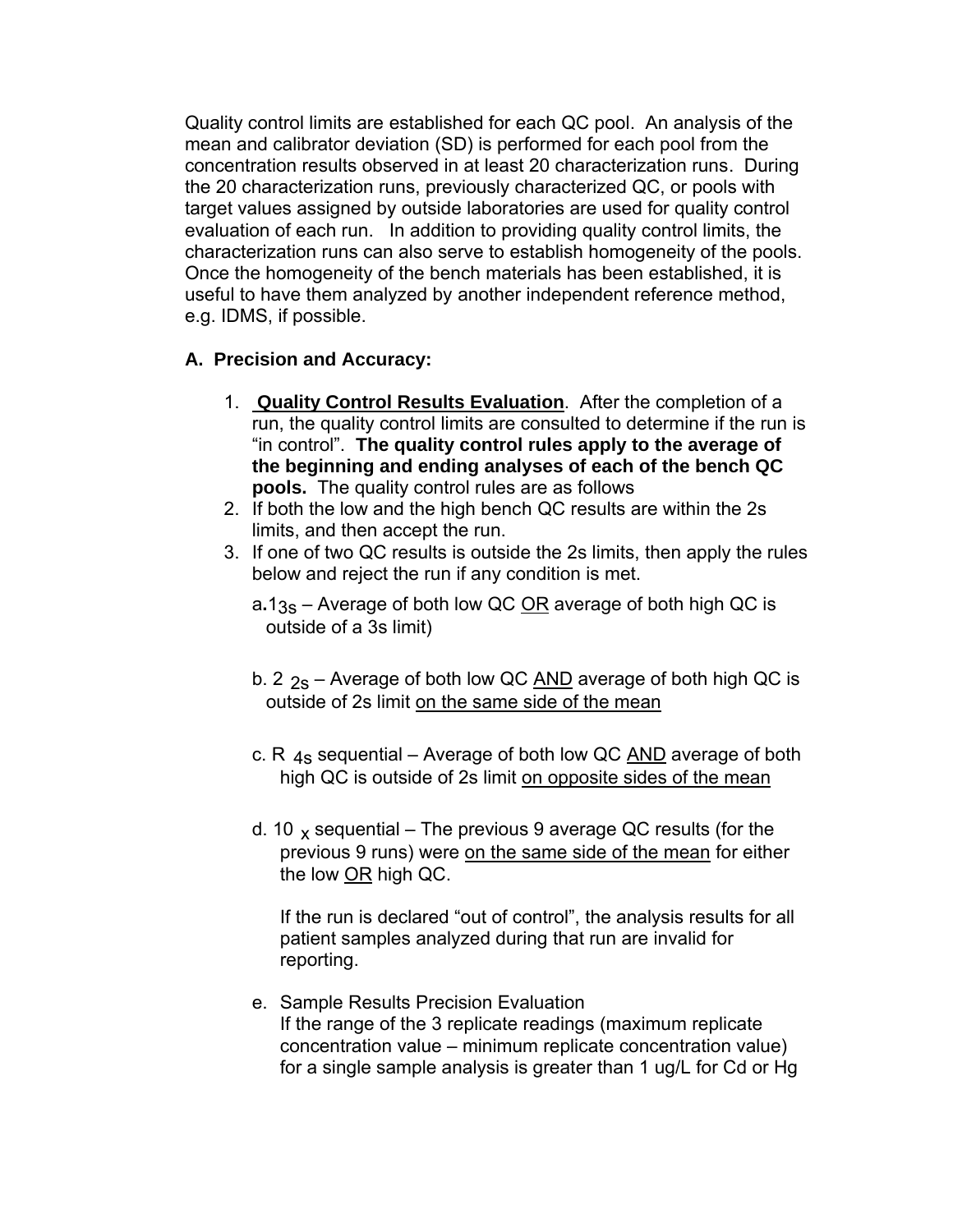or greater than 1 ug/dL for Pb, then the analysis of that sample should be repeated.

### **11.Remedial Action if Calibration or QC Systems Fail to Meet Acceptable Criteria**

If an analyte result for a quality control material falls outside of the 99% limits for mean or range, then the following steps should be taken if possible.

- A. If a particular calibrator is obviously in error, two approaches can be taken
	- 1. If calibrator # 2 or #3 are in error on a particular run (not as a persistent day-to-day problem) a single calibration point may be removed from the calibration curve within the ELAN software, and samples analyzed using the resulting curve. If this problem persists with a particular calibrator, it should be remade.
	- 2. Remake a new dilution of that calibrator, reanalyze it, and reprocess the sample analyses using this new result as part of the calibration curve.
- B. Prepare a fresh dilution of the failing QC material and re-analyze it.
- C. Prepare fresh dilutions of the wo rking calibrators, and re-analyze the entire calibration curve using the freshly prepared calibrators.

If these three steps do not result in correction of the "out of control" values for QC materials, the supervisor should be consulted for other appropriate corrective actions. No analytical results should be reported for runs not in statistical control.

### **12. LIMITATIONS OF METHOD; INTERFERING SUBSTANCES AND CONDITIONS**

There are no significant interferences due to icterus, hemolysis, or lipemia.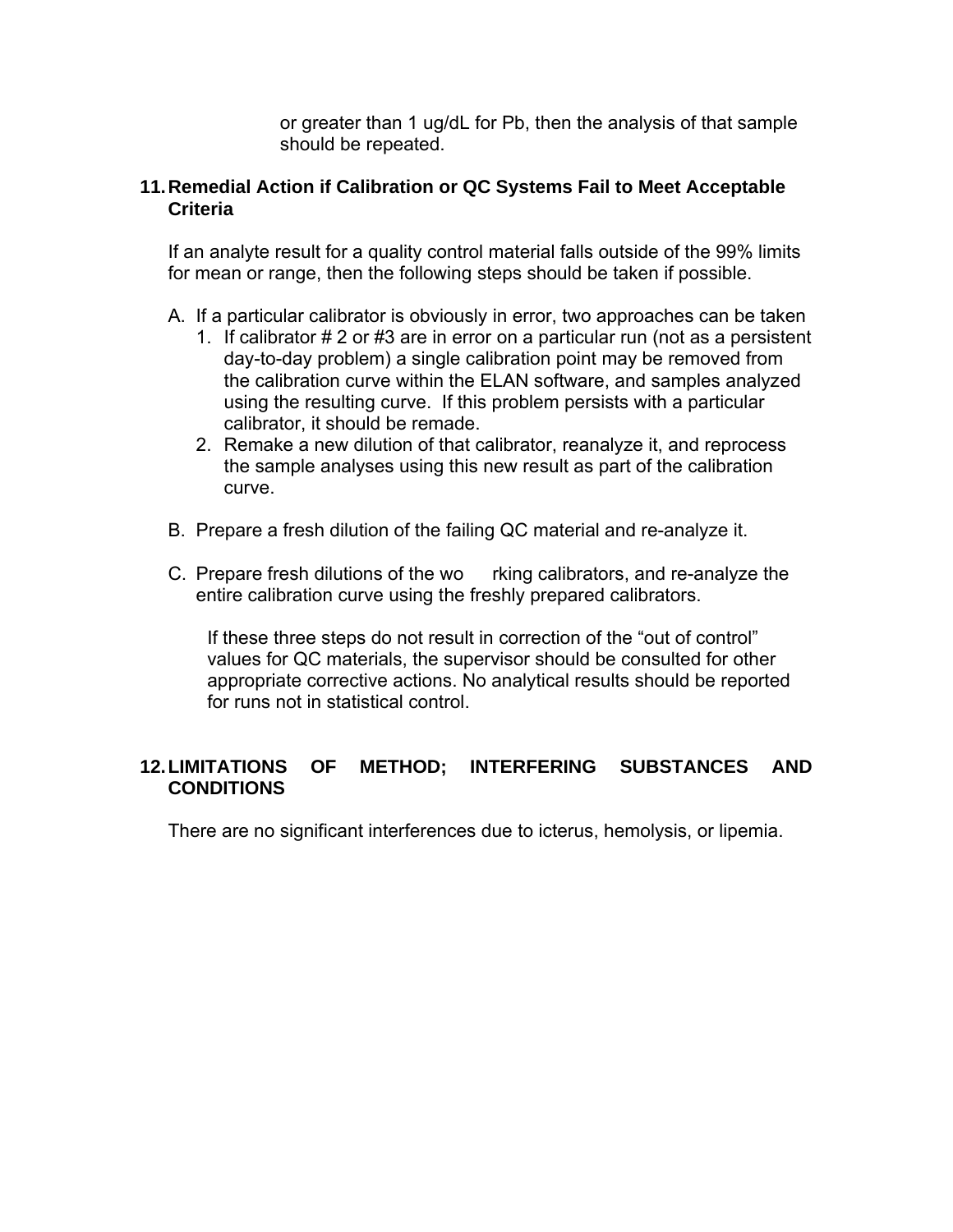### **13. REFERENCES RANGES (NORMAL VALUES)**

| Table 6. References to normal blood Hg, Pb, Cd concentrations.                                                                                          |                                                                                                                                                                                             |  |  |  |
|---------------------------------------------------------------------------------------------------------------------------------------------------------|---------------------------------------------------------------------------------------------------------------------------------------------------------------------------------------------|--|--|--|
| References                                                                                                                                              | Concentration $(\mu g/L)$                                                                                                                                                                   |  |  |  |
| Tietz Textbook of Clinical Chemistry,<br>edited by C.A. Burtis and<br>E.R.Ashwood, 1999 [14]                                                            | [Hg] $<$ 10 $\mu$ g/L<br>$[Pb] < 10 \mu g/dL$ for children<br>[ $Pb$ ]<30 $\mu$ g/dL for adults<br>[Cd] $<$ 5 µg/L                                                                          |  |  |  |
| Carson B.L., Ellis III H.V.,<br>McCann J.L., Toxicology and<br><b>Biological Monitoring of Metals in</b><br>Humans, Lewis Publishers, 1986<br>1983 [15] | [Hg] $<$ 20 $\mu$ g/L<br>[Pb]=20-35 $\mu$ g/dL for<br>nonoccupationally<br>exposed people<br>[Pb]=60-70 $\mu$ g/dL for male workers<br>[Cd]<10 µg/L for nonoccupationally<br>exposed people |  |  |  |
| Handbook on Metals in Clinical and<br>Analytical Chemistry, edited by H.G.<br>Seiler, A. Sigel, and H. Sigel, 1994                                      | [Hg] $<$ 10 $\mu$ g/L<br>[Pb]=3.12-31.2 μg/dL<br>[Cd]= 1-4 $\mu$ g/L                                                                                                                        |  |  |  |

### **14. CRITICAL CALL RESULTS ("PANIC VALUES")**

Results Requiring Confi rmation analysis: Concentrations observ ed greater than the "first upper boundary" (defined in the labor atory database as the "1UB") should be confirmed by repeat analysis of a new sample preparation. The concentration assigned to t he 1UB for an elem ent is determined by study protocol but default concentrations are 5 ug/L for Cd, 10 ug/dL for Pb, and 5.8 ug/L for Hg. Report the original result, as long as the confirmation is within 10% of the original. Cont inue repeat analysis until a conc entration can be confirmed.

Analyst Reporting of Elevated Results: Concentrations observed greater than the "second upper boundar y" (defined in the laboratory database as the "2UB") should be reported to the QC reviewer as an "elevated result". The concentration assigned to t he 2UB for an elem ent is determined by study protocol but default concentrations are 5 ug/L for Cd, 10 ug/dL for Pb, and 5.8 ug/L for Hg (in this case t he same as the 1UB boundaries). The analyst should report any pat ient results confirmed to be great er than the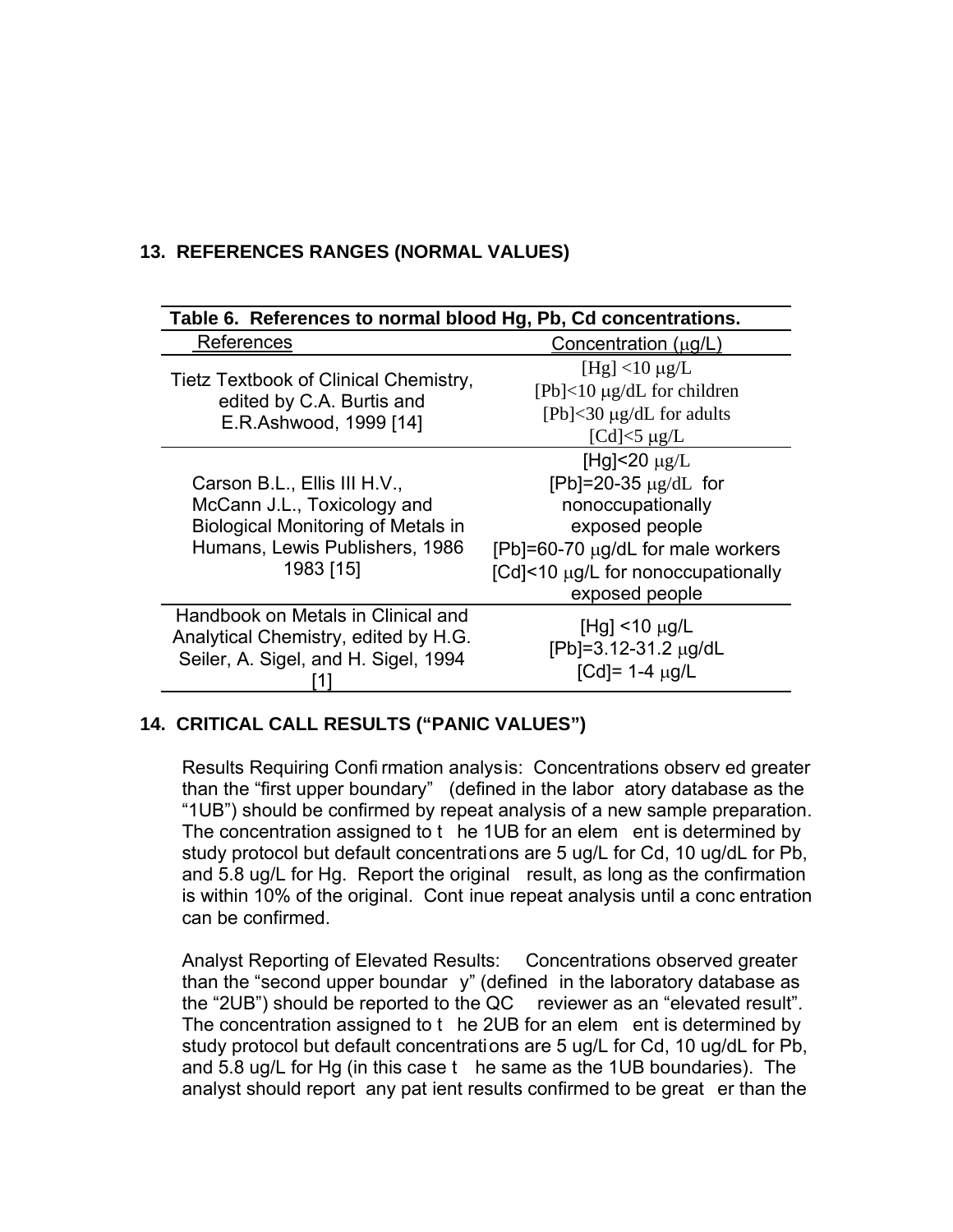second upper boundary to the QC review er as an " elevated result". The protocol for supervisors reporting elevat ed results to medical personnel is defined according to the study protocol . Levels of concern for mercury in blood are >100 μg/L for childr en (6 yr and younger) and >200 μg/L for adults. Levels of concern for lead in blood are 25 μg/dL for children (6 yr. and younger) and 40 μg/dL for adults. Levels of concern for cadmium in blood is  $>5 \mu g/L$ .

### **15. Specimen Storage and Handling During Testing**

Specimens may reach and maintain ambient temperature during analysis. Stringent precautions should be taken to avoid external contamination. Once the samples are analyzed, they should be returned to  $\leq$ -20 °C freezer storage as soon as possible.

### **16. Alternate Methods for Performing Test or Storing Specimens if Test System Fails**

If the analytical system fails, then freezer storage  $(\leq$  -20 $^{\circ}$ C) is recommended until the analytical system is restored to functionally.

### **17. Test Result Reporting System; Protocol for Reporting Critical Calls (If Applicable)**

Reporting of test results is carried out as outlined in the DLS Policies and Procedures Manual. As stated in section 13, the protocol for supervisors reporting elevated results to medical personnel is defined according to the study protocol.

### **18. Transfer or Referral of Specimens; Procedures for Specimen Accountability and Tracking**

The analyst who receives specimen/samples delivered to ITN sets up a "Specimen Folder." A tracking form is filled out and placed in the folder to be given to the analyst performing the analysis. The form tracks location, status, and final disposition of the specimens. When sample analysis is completed, the tracking form is placed in the Specimen Tracking Record Log book located in the trace metals library.

Calibrator record keeping means (e.g. electronic –Microsoft Access, optical disc, or tape backup) are to be used to track specimens. Records are maintained for  $\geq 3$  years, including related QA/QC data; duplicate records are kept (off-site, if sensitive or critical) in electronic or hardcopy format. Only numerical identifiers are used (e.g. Case ID numbers) – all personal identifiers are available only to the medical supervisor or project coordinator to safeguard confidentiality.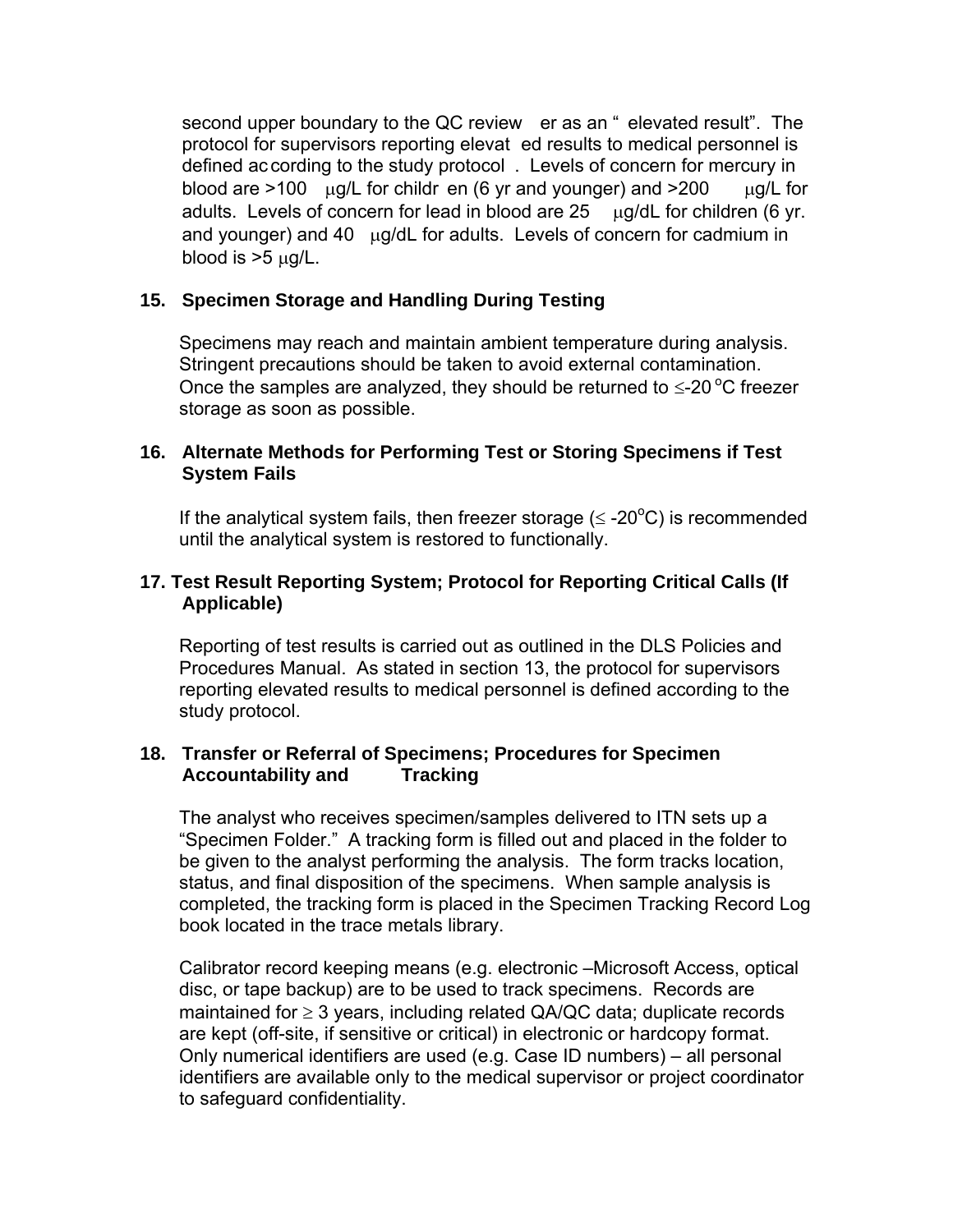### **19. Summary Statistics and QC Graphs**

### A. **Cadmium**

**Summary Statistics for Cadmium by Lot** 

| N   | <b>Start Date</b> | <b>End Date</b> | Mean  | <b>Standard</b><br><b>Deviation</b> | <b>Coefficient</b><br>of Variation |
|-----|-------------------|-----------------|-------|-------------------------------------|------------------------------------|
| 228 | 1/26/2007         | 2/4/2009        | 0.455 | 0.051                               | 11.3                               |
| 228 | 1/26/2007         | 2/4/2009        | 2.020 | 0.068                               | 3.4                                |
|     |                   |                 |       |                                     |                                    |

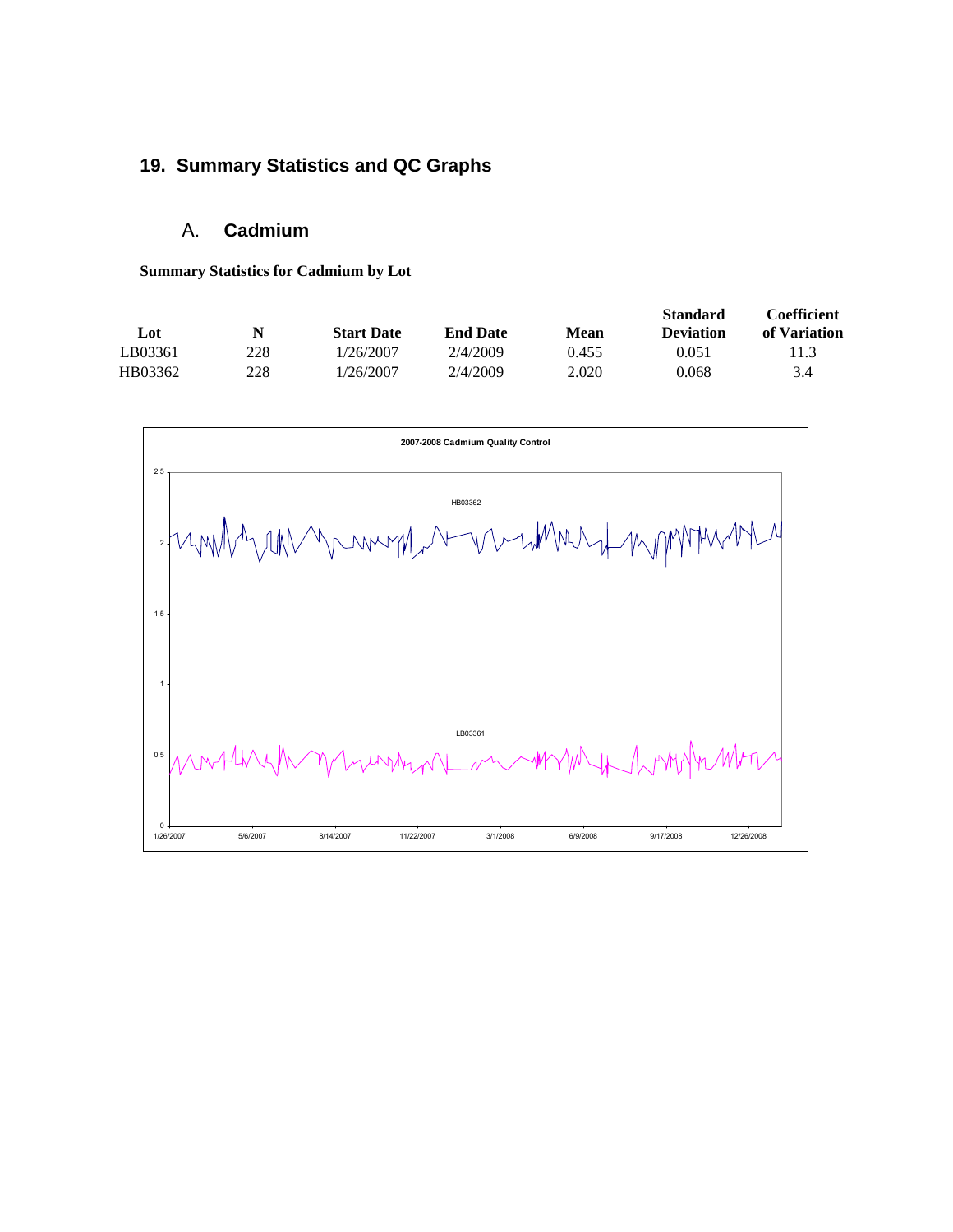### **B. Lead**

#### **Summary Statistics for Lead by Lot**

| Lot     | N   | <b>Start Date</b> | <b>End Date</b> | Mean   | <b>Standard</b><br><b>Deviation</b> | <b>Coefficient</b><br>of Variation |
|---------|-----|-------------------|-----------------|--------|-------------------------------------|------------------------------------|
| LB03361 | 230 | 1/26/2007         | 2/4/2009        | 2.907  | 0.067                               | 2.3                                |
| HB03362 | 230 | /26/2007          | 2/4/2009        | 12.759 | 0.208                               |                                    |

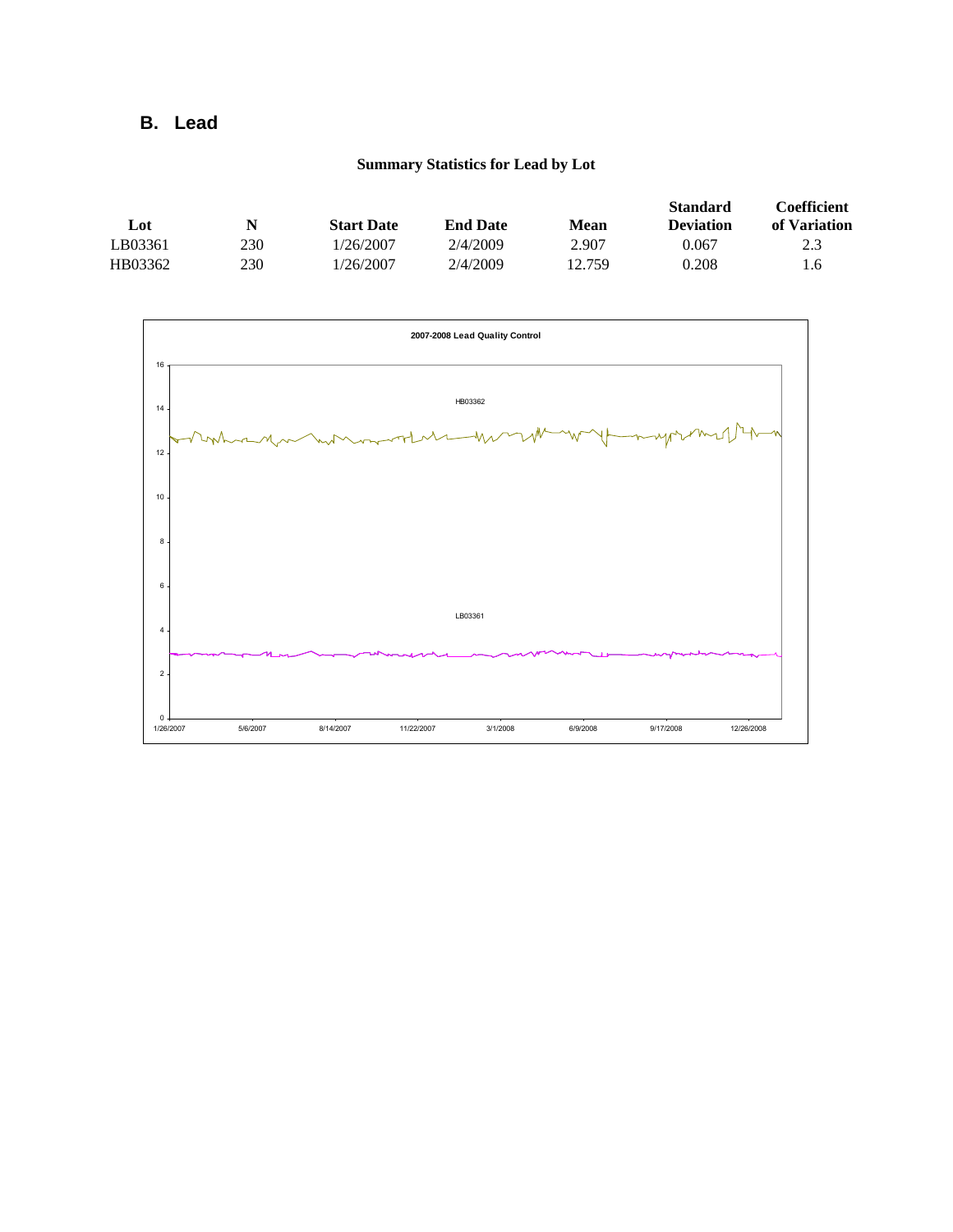## **Appendix.**

| Table 7 Parameters for the Elemental Scientific SC2-FAST autosampler. |                                                                                                                                                                                                                                                                      |
|-----------------------------------------------------------------------|----------------------------------------------------------------------------------------------------------------------------------------------------------------------------------------------------------------------------------------------------------------------|
| Autosampler Model:                                                    | $SC-2/E2$                                                                                                                                                                                                                                                            |
| Configuration File:                                                   | cdc.sc                                                                                                                                                                                                                                                               |
| Text File:                                                            | Blood metals panel_methITB001A_SC2 FAST parameters.txt                                                                                                                                                                                                               |
| <b>Instrument Type:</b>                                               | Perkin Elmer ELAN                                                                                                                                                                                                                                                    |
| Autosampler Type:                                                     | AS 93                                                                                                                                                                                                                                                                |
|                                                                       |                                                                                                                                                                                                                                                                      |
| <b>Configure Communication</b>                                        |                                                                                                                                                                                                                                                                      |
| <b>SC Autosampler Communication</b>                                   | $\overline{2}$                                                                                                                                                                                                                                                       |
| Port:                                                                 |                                                                                                                                                                                                                                                                      |
| <b>Instrument Communication Port:</b>                                 | $\mathbf{1}$                                                                                                                                                                                                                                                         |
|                                                                       |                                                                                                                                                                                                                                                                      |
| <b>Configure Autosampler</b>                                          | Optimize for speed while preventing dripping of solution off probe<br>from one tube to another.                                                                                                                                                                      |
| Horizontal:                                                           |                                                                                                                                                                                                                                                                      |
| Start speed (May vary):                                               | $1564, 3(0-5)$                                                                                                                                                                                                                                                       |
| Max speed: (May vary)                                                 | $3876, 3(1-5)$                                                                                                                                                                                                                                                       |
| Accel/decal (May vary):                                               | $6, 3(1-5)$                                                                                                                                                                                                                                                          |
| Rotational:                                                           |                                                                                                                                                                                                                                                                      |
| Start speed (May vary):                                               | 50, 1 $(0-5)$                                                                                                                                                                                                                                                        |
| Max speed (May vary):                                                 | $1050, 3(1-5)$                                                                                                                                                                                                                                                       |
| Accel/Decel (May vary):                                               | $6, 3(1-5)$                                                                                                                                                                                                                                                          |
| Vertical:                                                             |                                                                                                                                                                                                                                                                      |
| Start speed (May vary):                                               | $850, 3(0-5)$                                                                                                                                                                                                                                                        |
| Max speed (May vary):                                                 | $2500, 4(1-5)$                                                                                                                                                                                                                                                       |
| Accel/Decel (May vary):                                               | $6, 3(1-5)$                                                                                                                                                                                                                                                          |
|                                                                       |                                                                                                                                                                                                                                                                      |
| <b>Tray Type</b>                                                      |                                                                                                                                                                                                                                                                      |
| Tray Configuration:                                                   | 2 large racks 1x1                                                                                                                                                                                                                                                    |
| Array Type (rack 1):                                                  | SR2-80                                                                                                                                                                                                                                                               |
| Array Type (rack 3):                                                  | SR2-80                                                                                                                                                                                                                                                               |
| <b>Standards Rack:</b>                                                | <b>ST10</b>                                                                                                                                                                                                                                                          |
|                                                                       | NOTE: Number on the corner of the rack designates ST10 or an<br>ST10CP ("CP" stands for "closely packed").                                                                                                                                                           |
| NOTE:                                                                 | Rack 1: ID numbers start in left corner, closest to the Standard Rack,                                                                                                                                                                                               |
|                                                                       | with 101, and end with 180                                                                                                                                                                                                                                           |
|                                                                       | Rack 3: ID numbers start in left corner, closest to the Standard Rack,<br>with 301, and end with 380                                                                                                                                                                 |
|                                                                       | These two large racks are numbered as if they were four smaller racks<br>(first rack is one and two, second rack is three and four). This is why<br>the second rack is designated as "Rack 3" and not a "Rack 2". This<br>also explains why Rack 3 starts with #301. |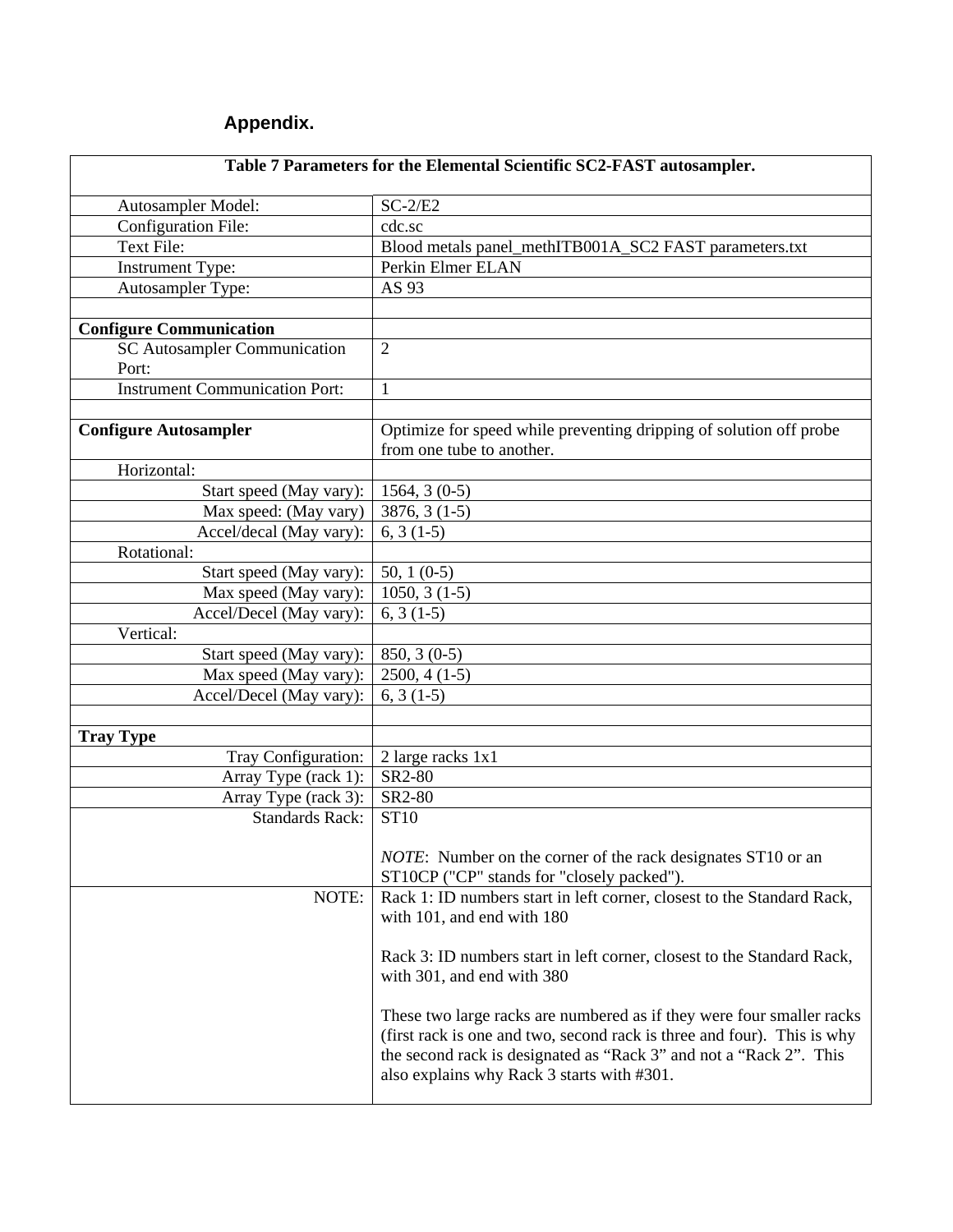| Probe Settings (May vary)     |                                                                                                                                |
|-------------------------------|--------------------------------------------------------------------------------------------------------------------------------|
| <b>Rinse Station:</b>         |                                                                                                                                |
| Probe Down Height:            | Typically $~130$ . Range from 120 - 160mm.                                                                                     |
|                               | Note: The probe should go down close to the bottom of each rinse<br>tube.                                                      |
| Retraction Speed:             | Typically $\sim$ 2. Choose from 1-5 to optimize speed while preventing<br>dripping of solution from probe into adjacent tubes. |
| Racks 1 and 3:                |                                                                                                                                |
| Probe Down Height:            | Typically 145. Range from 120 - 160mm.                                                                                         |
|                               | Note: To be sure the loop is filled; the probe should go down close to<br>the bottom of the cup, but not touch.                |
| <b>Retraction Speed:</b>      | Typically $\sim$ 3. Choose from 1-5 to optimize speed while preventing<br>dripping of solution from probe into adjacent tubes. |
| <b>Standards Rack:</b>        |                                                                                                                                |
| Probe Down Height:            | Typically $\sim$ 140. Range from 120 - 160 mm.                                                                                 |
|                               | <i>NOTE</i> : To be sure the loop is filled; the probe should go down close<br>to the bottom of the cup, but not touch.        |
| <b>Retraction Speed:</b>      | Typically $\sim$ 3. Choose from 1-5 to optimize speed while preventing<br>dripping of solution from probe into adjacent tubes. |
| <b>Rinse Settings (sec)</b>   |                                                                                                                                |
| Rinse 1:                      |                                                                                                                                |
| Rinse Time:                   | 15s                                                                                                                            |
| <b>Additional Flush Time:</b> | 60s                                                                                                                            |
| Rinse 2:                      |                                                                                                                                |
| Rinse Time:                   | 15s                                                                                                                            |
| <b>Additional Flush Time:</b> | 60s                                                                                                                            |
|                               |                                                                                                                                |
| <b>Fast Valve Control</b>     | Event / Action / Time in sec                                                                                                   |
|                               | On Probe Down / Vacuum On                                                                                                      |
|                               | On Probe Down / Load                                                                                                           |
|                               | Probe in Sample / Timer A / 12                                                                                                 |
|                               | Timer A Expires / Inject                                                                                                       |
|                               | Timer A Expires / Move Rinse                                                                                                   |
|                               | Rinse Complete / Move Next                                                                                                     |
|                               | On Rinse / Load                                                                                                                |
|                               | On Rinse / Timer B / 1000                                                                                                      |
|                               | Timer B Expires / Vacuum off                                                                                                   |